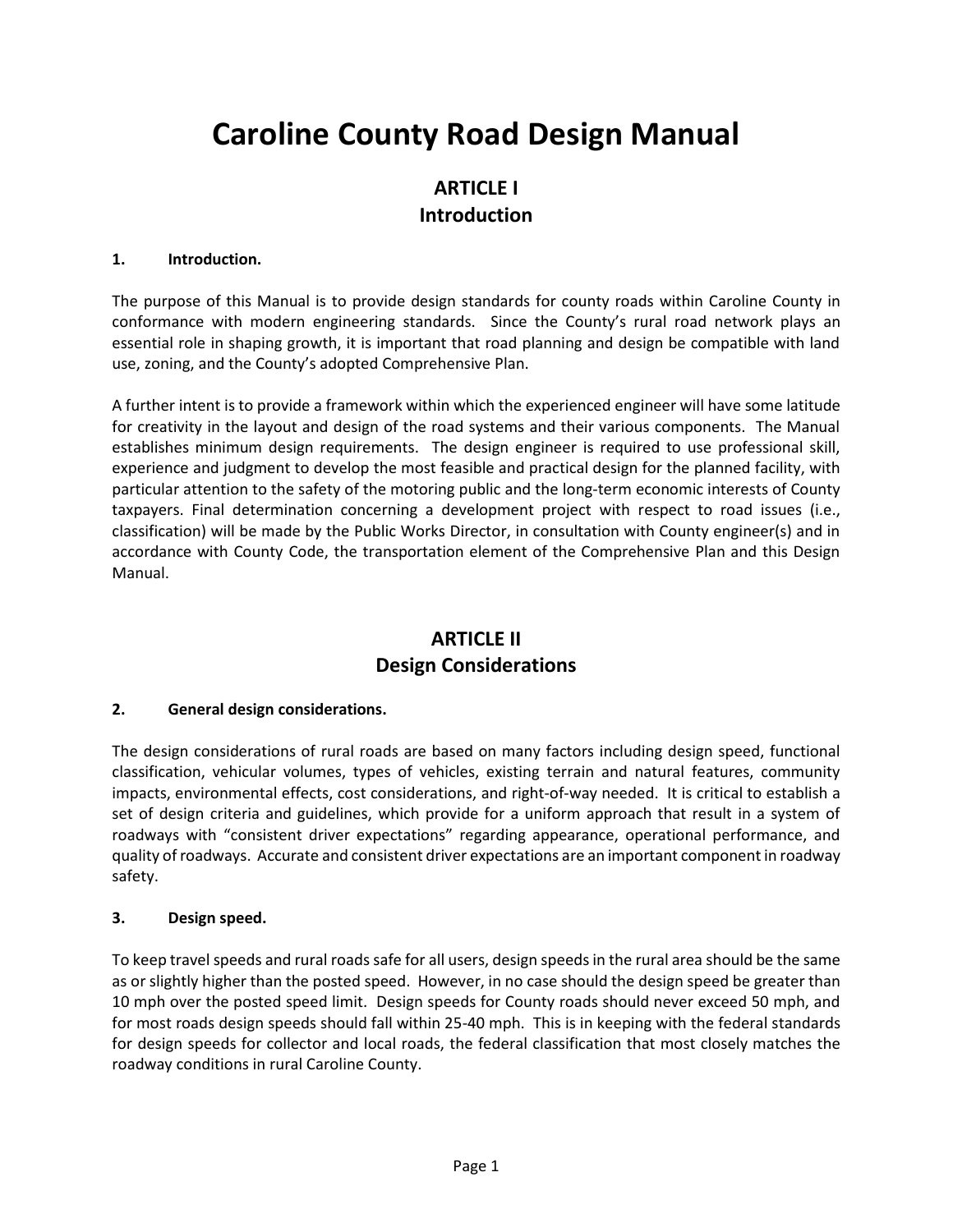Care should be exercised in selecting a design speed that is reflective of local conditions and driver expectations. In general, roads should not be designed to increase speeds. The following factors should be considered in establishing the roadway's design speed:

- Reduction of accidents.
- Facilitate farmers moving large equipment and hauling crops.
- Minimization of impacts to scenic, natural, or other resources.
- Conformance with the County's Comprehensive Plan.
- Maintenance of existing roadway alignment, and character.
- Accommodation of land uses and activities that border the road.
- Provide rural resident reasonable access to and from driveways.
- Minimization of roadway construction and maintenance costs.

The Maryland SHA's Interim Design Guide for Minor System Preservation Projects off the NHS states:

"Because most system preservation projects follow the alignment of the existing road, generally, the design will be the anticipated posted speed. The system preservation design speed should provide reasonable continuity with adjacent roadway sections where the character of the roadway and roadside is similar. Achieving higher design speed for short roadway sections is not desirable. In some cases, this might necessitate lowering a speed limit if achieving the desired speed is not practical. It is important to provide consistency on the route with the system preservation design speed."

# **4. Sight Distances.**

The engineer designing a new road shall strive to provide sight distances for road and bridge projects equal to or exceeding those in accordance with the most current applicable AASHTO publications, while maintaining existing topography to the maximum extent possible.

Any improved roadway section should follow the existing horizontal and vertical alignment to the maximum extent practical. This is necessary in order not to create false driver expectations about safe travel speeds. The natural topographic characteristics of the views should be preserved and enhanced whenever possible.

Without sacrificing safety and maintenance concerns, grading should retain the natural contours of the land whenever possible while maintaining positive drainage away from the roadway to approved drainage facilities. Reconstructed sections of roadways should generally match the cross section of the existing road sections in order not to create false driver expectations about safe travel speeds unless there is an operational or functional need for a different cross section.

When curvature sharper than the AASHTO-recommended values is used, a post-construction test should be conducted, and the road posted accordingly. Any such posting of a road should follow the guidelines in the Manual for Uniform Traffic Control Devices (MUTCD).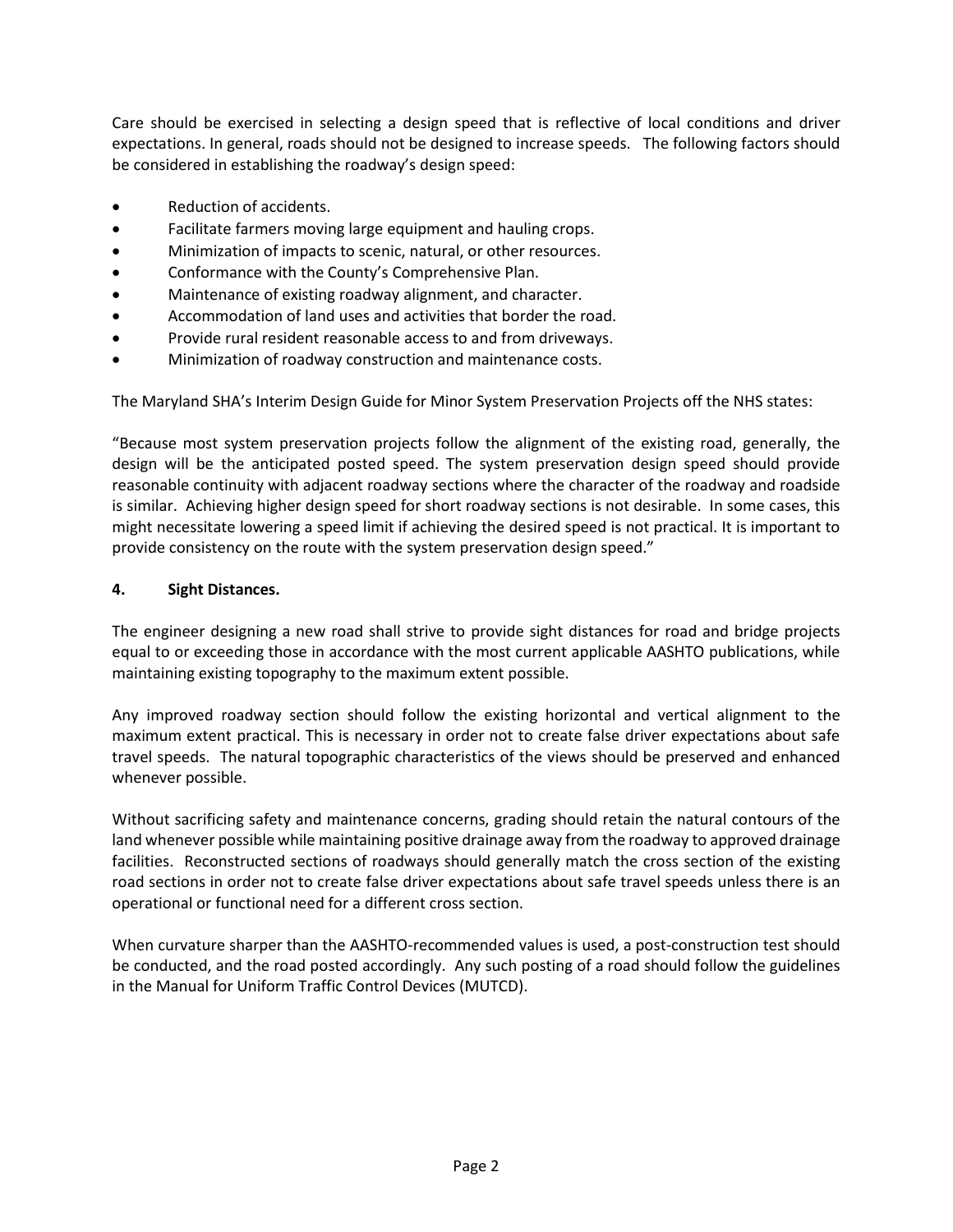# **5. Right of Way (ROW) widths.**

# **A. New Roads.**

For new roads (or new construction for extensions or connections to existing roads), it is recommended that design standards match the dimensions of the existing road with which the new road will connect. Standards should also help limit the amount of new impervious surface cover.

The addition of acceleration/deceleration lanes and bypass lanes should be avoided on rural roads except as required below. Where they are absolutely necessary, the length and width of an additional lane should be minimized to the greatest extent possible, and waivers requested from SHA as appropriate.

For all road improvements required for a development, the developer is responsible for the engineering, rights-of-way, grading, paving, signage, curb and gutter, and lighting costs.

# **B. Existing roads.**

Where a new development has frontage along an existing road, the right-of-way to be dedicated shall be 10 feet beyond the edge of the existing bound of macadam paving.

The addition of acceleration/deceleration lanes and bypass lanes should be avoided. Where they are necessary, the length and width of an additional lane should be minimized to the greatest extent possible and waivers requested from SHA as appropriate.

County easement agreements should not have a right-of-way requirement more than 10 feet on either side of the pavement or 50 feet from any bridges, crossings, culverts or other drainage structures existing at the time of signing of the easement. In most cases the County is not given right-of-way in-fee but rather the right to enter. To comply with the goals of the easement, the right-of-way or right of entry should be limited to road maintenance and service, etc.

# **6. Residential driveway entrances (three or fewer lots/dwellings).**

Requirements for residential driveway widths should be evaluated to avoid increasing impervious surface cover beyond what is necessary. Driveway entrances should provide for both traffic safety and the preservation of scenic and historic roadway character. Where left turn lanes are deemed to be necessary for safety reasons on the mainline road approaching a driveway, consideration should be given to adding a "bypass lane" in lieu of a full width left turn lane.

# **7. Private road entrances.**

Requirements for private road widths should be evaluated based on the nature of the traffic, the volume, the operating speed of the County road, and other factors necessary for safe ingress and egress. This includes heavy truck traffic and/or vehicle axle weight. Where left turn lanes are deemed to be necessary for safety reasons on the mainline road approaching a driveway, consideration should be given to adding a "bypass lane" in lieu of a full width left turn lane.

# **8. Lighting.**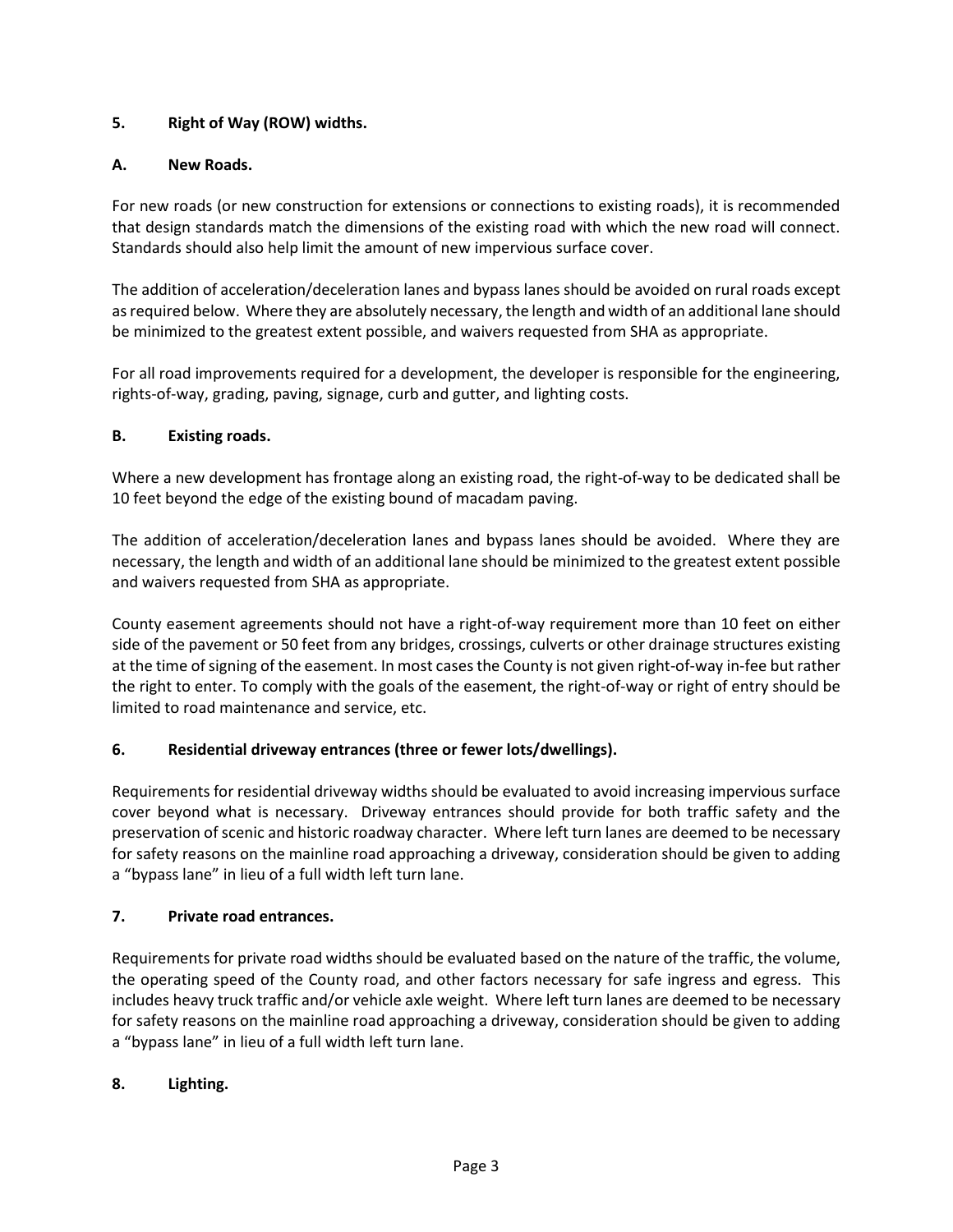Caroline County does not own or maintain streetlights or other exterior roadway illumination. If such illumination is determined necessary for public safety, lighting should be shielded and directed away from homes to preclude excessive lighting or glare that is inappropriate for the rural environment. Lighting fixtures should incorporate partial cut-off shielding to direct light downward so that the light emitted is projected below the horizontal plane through the luminaire's lowest light-emitting part.

# **9. Traffic barriers/guardrails.**

Traffic barriers (i.e., guardrails) should only be installed in specific circumstances whereby a thorough roadside geometric safety review has been conducted and barrier warrants are met. Where warranted, the amount of guardrail used should be determined on a case-by-case basis and the length should be minimized in low accident and/or low-hazard situations.

# **10. Utilities.**

Because rural roads are narrower, every effort should be made to limit the introduction of new, fixed structures in the roadway vicinity. Utilities should be placed or relocated to preserve or enhance the character of the rural roadway. The use of underground utilities is encouraged for both safety and aesthetics. Particularly in new road construction or where a trench is being dug for other purposes (e.g., fiber optics), efforts should be made to underground all utilities. Preservation and restoration of the scenic qualities of the roadway should be considered for all utility installation within the right-of-way.

Whenever possible, utilities should be consolidated and unnecessary poles removed. Overhead utility lines or replacements should be designed to place any required guy wires or similar supports as far from the roadway as possible with minimal impact to the surrounding area. Where overhead utility wires are near the roadway, only low growing vegetation should be planted underneath wires to reduce the need for periodic pruning. New utility wires should be carefully sited where they will not require excessive pruning of existing or proposed landscape features. Vertical clearances of overhead supply and communications wires, conductors or cables shall meet the requirements established by the State of Maryland.

Public utility easements (PUEs) should be located where they will result in minimal disturbance to identified scenic and historic qualities. The alignment of the PUE should be determined on a case-by-case basis at the time of development plan review.

# **11. Public involvement process.**

Road and bridge work can have a profound impact on a rural area. To maximize the opportunity for public participation and minimize disruption to the traveling public, the County will:

- Provide notification of the project to the County Commissioners, Planning Commission, relevant community groups, as well as press releases to newspapers and notices on social media.
- Post signs at bridges before major rehabilitation or replacement projects.
- Notify the property owners adjacent to the project by mail.
- Provide information on the County's website.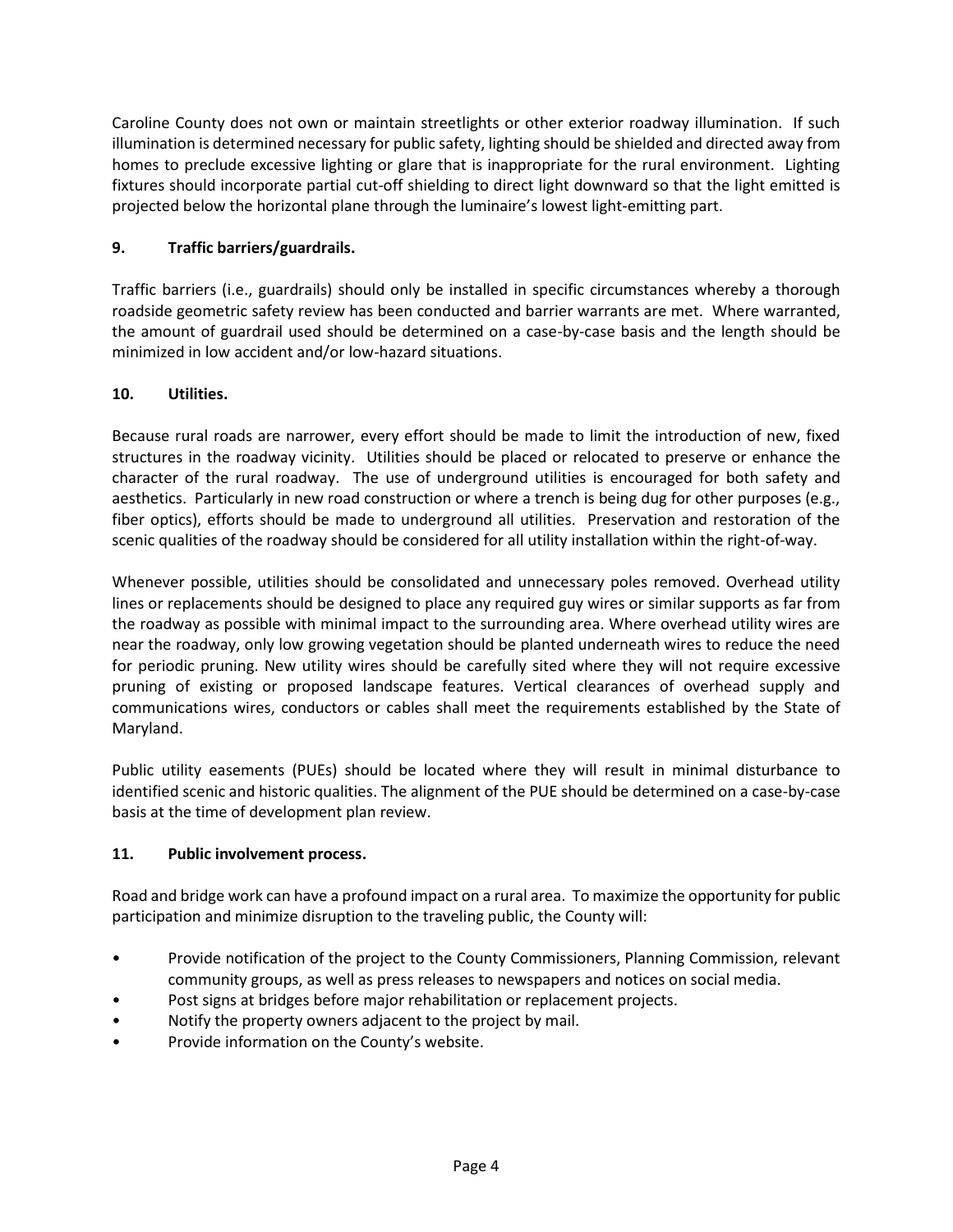# **ARTICLE III Scope, purpose and intent**

### **12. Scope.**

This Manual shall apply to the design, construction, improvement, maintenance, and repair of all county roads, rights-of-way and easements as defined herein. This Manual shall also apply to all roads which are required to be designed, constructed, improved, maintained, or repaired by the Subdivision Regulations, the Zoning Ordinance, and/or the Roads Chapter of the Caroline County, Maryland, Code of Public Local Laws. The design considerations described in Article II of this Manual may be imposed as requirements by the Caroline County Commissioners, the Caroline County Planning Commission, the County Administrator, the Zoning Administrator, and/or the Director of Public Works as part of any permit approval process.

### **13. Title.**

This Manual shall be known as the Caroline County Road Design Manual.

### **14. Purpose and intent.**

This Manual is adopted for the following purposes:

- A. To protect and provide for the public health, safety, and general welfare of the citizens of Caroline County.
- B. To establish reasonable standards of design, construction and reconstruction for County roads in accordance with good engineering practices, to insure the safety of the traveling public, and to provide for the efficient use and expenditure of public funds.
- C. To establish reasonable standards of design and construction for new subdivision roads in accordance with good engineering practice, to insure the safety of the traveling public, to encourage high subdivision and development standards, and to minimize future public expenditures for maintenance and improvement of these roads after they are accepted into the county roads system for perpetual maintenance.
- D. The standards in this manual do not necessarily apply to the County's routine maintenance of its road system. Due to right-of-way and other physical and financial limitations, full compliance with these standards may not be possible absent full reconstruction of the road. For routine maintenance by the County's Road Division the standards of this Manual are established as goals rather than mandatory requirements. The County reserves the right to require any other entity building new roads, upgrading or reconstructing existing roads, or doing any other work related to the County road system to meet the standards herein.

### **15. Severability.**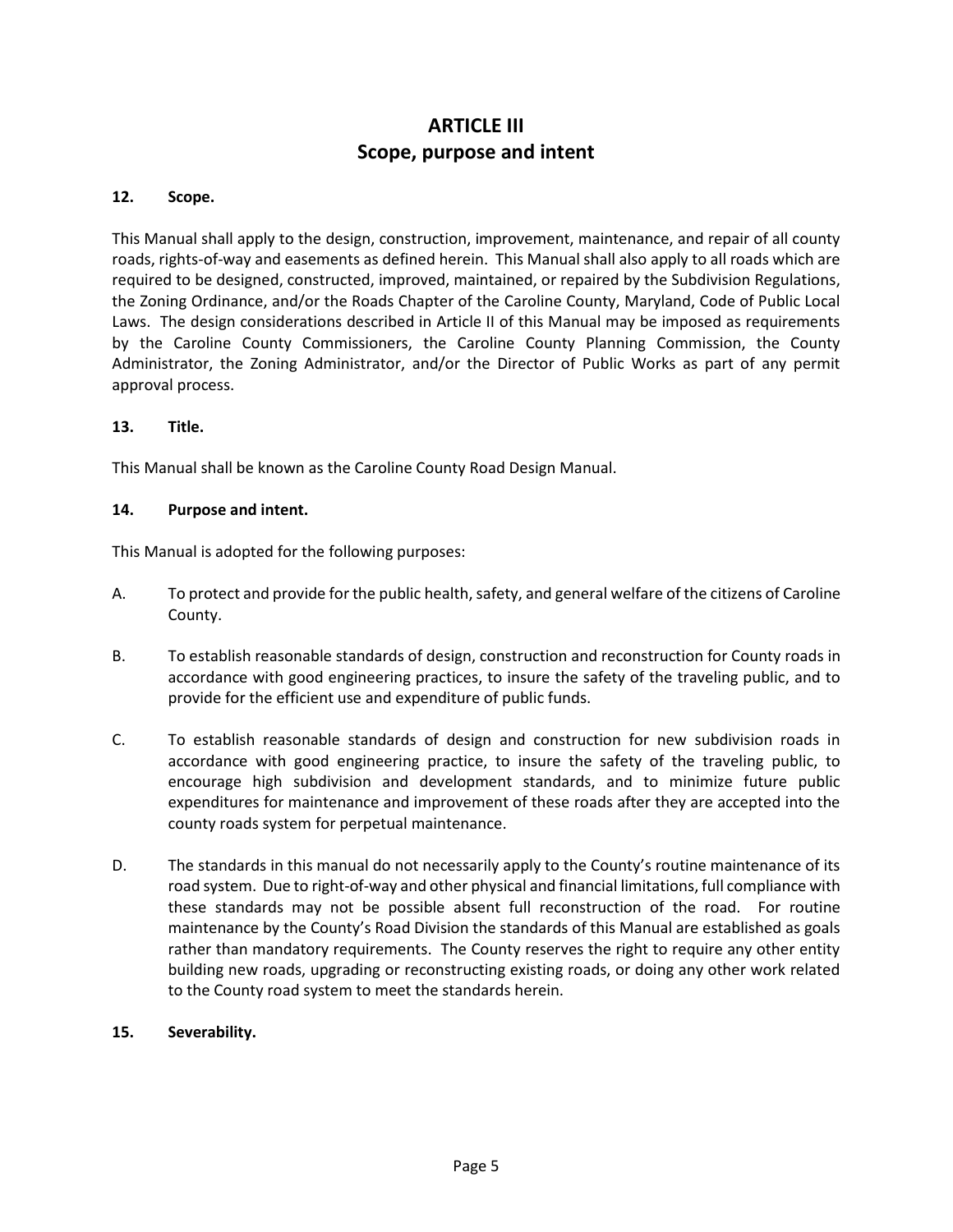Should any section or provision of this Manual be declared by the courts to be unconstitutional or invalid, such decision shall not affect the validity of the Manual as a whole, or any part thereof, other than the part so declared to be unconstitutional or invalid.

# **16. Conflict with other provisions.**

Whenever any provision of this Manual conflicts with any other provisions of law, whether set forth in this Manual, or contained in any law, code, rule, regulation, ordinance, deed restriction, or covenant covering any of the same subject matter, that provision which is more restrictive or which imposes the higher standard or requirement shall govern.

# **17. Authority.**

This Manual is adopted under the authority of Public Local Laws of Caroline County, Maryland, Caroline County Road Regulations.

# **18. Penalties.**

Any violation or failure to perform any duty under this Manual shall be a violation of the Caroline County, Maryland, Code of Public Local Laws and shall be subject to the penalties and enforcement procedures contained therein.

# **ARTICLE IV Definitions**

### **19. Definitions.**

For this Manual, the following definitions are provided:

**AASHTO** - American Association of State Highway and Transportation Officials.

**Arterial road** – A major road which provides connections between collectors and residential streets to the State Highway System (SHS). An arterial also provides access to abutting properties.

**Collector road** - A road which is intended to collect traffic from the residential streets within a neighborhood or rural village and to distribute traffic to arterials, in addition to providing access to abutting properties.

**Construction Costs** - Includes all labor, materials, equipment and incidental work, including that work required by other ordinances (i.e., storm water management, erosion and sediment control, subdivision regulations, etc.) required to accomplish the project improvements as shown on the approved project plans.

**County** – Caroline County, Maryland.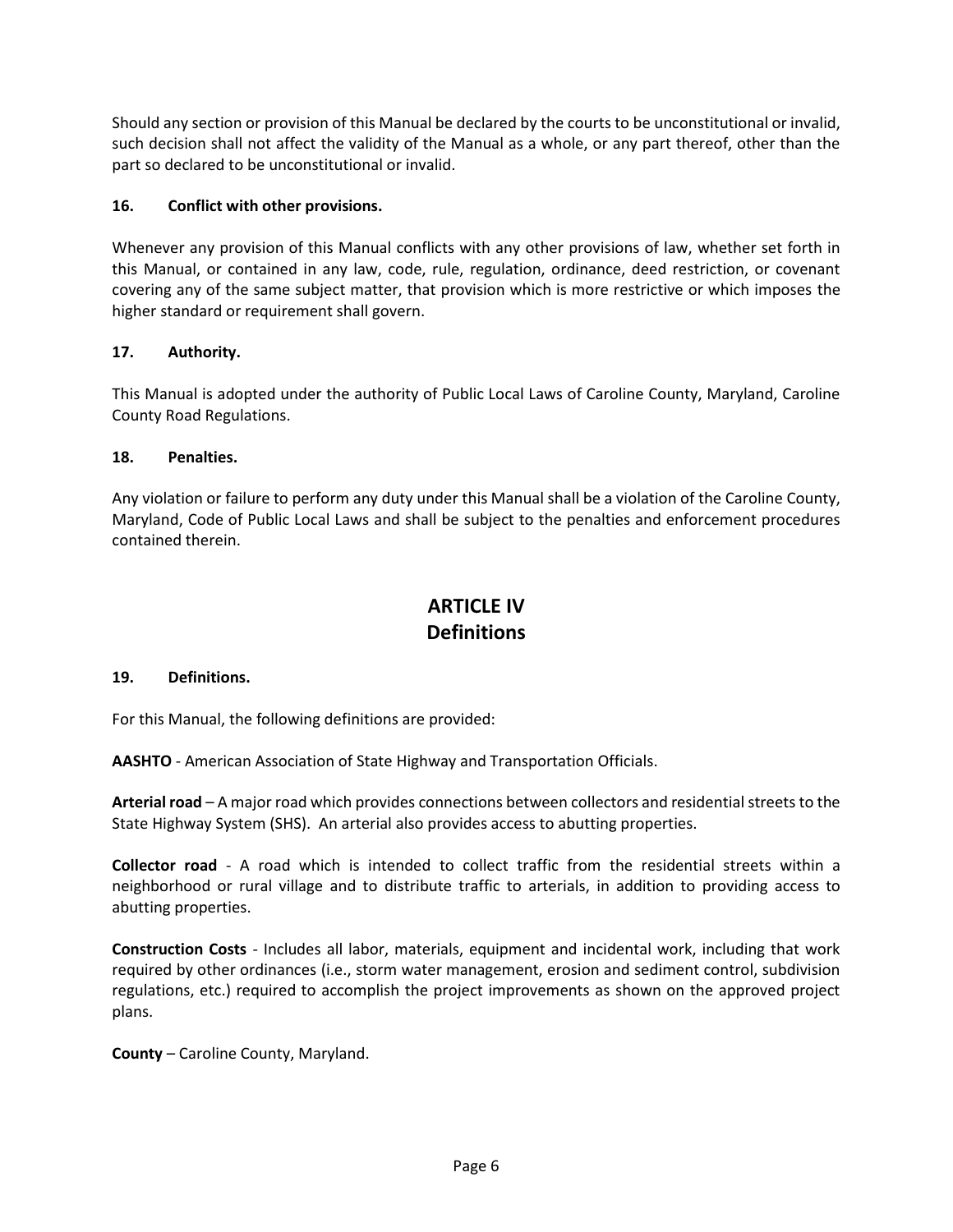**Cul-De-Sac** – A road having but one end open for vehicular traffic and having a dedicated turnaround for vehicles.

**Department** - The Caroline County Department of Public Works.

**Developer** - An individual, partnership, or corporation (or agent thereof) that undertakes any development, construction, subdivision, or other work as covered under this Manual, the Caroline County Road Regulations, Caroline County Subdivision Regulations, Caroline County Zoning Ordinance, Caroline County Erosion and Sediment Control Ordinance, Caroline County Storm Water Management Ordinance, and/or any other code, law, ordinance or regulation. This term includes the terms "sub-divider", "developer", "applicant", "person", "permittee", "contractor" or other similar terms used in any of said ordinances.

**Director** - The Director of the Caroline County Department of Public Works or the Director's designee.

**Department of Public Works (DPW)** – The Caroline County Department of Public Works.

**Easement** – A strip of land for which a limited right has been granted for one or more specific purposes, but not including fee simple title to the land.

**Engineer** – A professional engineer employed by Caroline County or a professional engineering firm employed by Caroline County.

**Haul road** – A paved on unpaved road that is provides access to trucks or heavy equipment and provides access to the State Highway System. Any portion of any County road may be designated a haul road the Director of Public Works in consultation with the Director of Planning & Codes.

**MUTCD** - - Manual on Uniform Traffic Control Devices.

**Passing sight distance** – The distance required for a vehicle to pass another before meeting an opposing vehicle which might appear after the pass began.

**Planning Commission** – The Caroline County Planning Commission.

**Private road** - A road which serves no more than five (5) lots in a minor subdivision, unless specifically permitted by the Planning Commission and/or is not maintained by the County.

**Public Utility** – A business or service which is engaged in regularly supplying a commodity or service of public need such as electricity, gas, water, sewer, telephone, telegraph, or cable television.

**Residential road** - A road other than an arterial or collector intended primarily for providing access to abutting residential properties.

**Right-Of-Way** – A fee simple title or an easement for continuous access through, over, under and across property.

**Roads Division** – The Roads Division of the Caroline County Department of Public Works.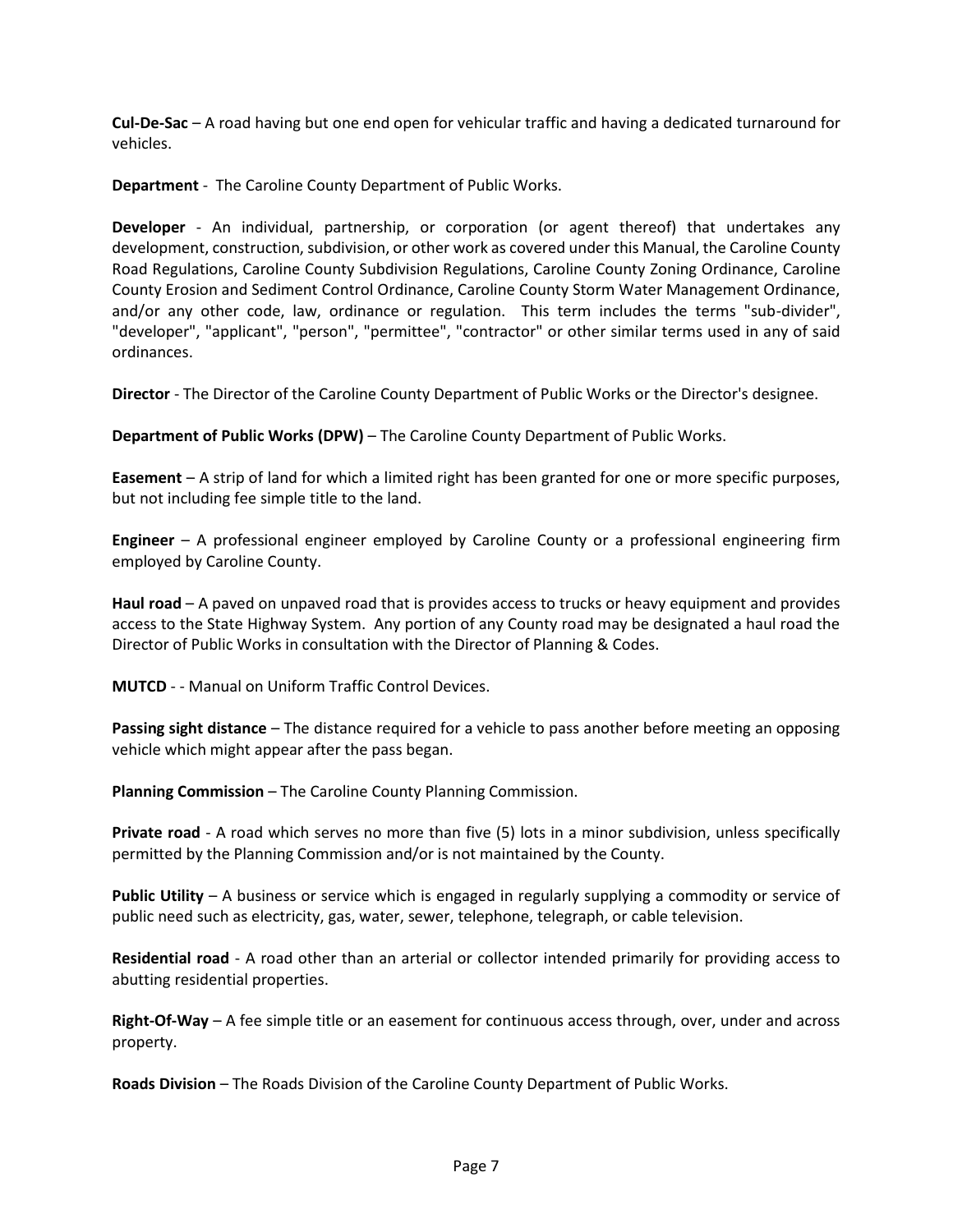**Rural access road (RAR)** – A road which is intended to primarily provide access to agricultural land, woodlands, etc., and not residential or commercial areas.

**Stopping sight distance** – The distance required for a vehicle to stop before reaching an object in its path. It is the sum of the distance traveled from the moment the object is first visible to the driver to the moment the brakes are applied, and the distance required to stop after the brakes are applied.

**Soil Conservation District** – The United States Department of Agriculture, Soil Conservation District, in Caroline County.

**SHA or State Highway Administration** – The Maryland Department of Transportation, State Highway Administration.

**Standards** – Design and Construction Standards of the Department of Public Works and Roads Division adopted herewith, revised and amended from time to time by Resolution of the County Commissioners.

**Street or road** - A public or private right-of-way or thoroughfare intended for vehicular traffic whether designated as a freeway, expressway, highway, collector street, residential street, commercial street, avenue, land, circle, or rural road which affords the principal means of access to abutting properties.

**Subdivision** - Including the terms "Major Subdivision", "Rural Major Subdivision" and "Minor Subdivision", the division of a lot, tract or parcel of land into two (2) or more lots, plats, sites or other divisions of land as defined in the Caroline County Subdivision Regulations as may be amended from time to time.

**Subdivision road** - Any road providing access to all or part of the lots in a major subdivision or rural major subdivision, which will be created or improved by the sub-divider as an integral part of the development of the subdivision, as required by the Caroline County Subdivision Regulations.

**Surety** - Any form of security including bond, escrow, deposit, collateral, property, or instrument of credit, in an amount and form satisfactory to the County Commissioners. Such security is to guarantee the satisfactory completion, maintenance, and dedication of required improvements and facilities.

**Unpaved road** – A road without a hot mix asphalt or chip seal (tar-and-chip) surface course.

**Use-in-Common Drive** – A shared private road serving two or more residential dwellings.

**Work** – The creation of any new County road, right-of-way or easement, or any physical alteration within an existing county road, easement or right-of-way, including but not limited to: excavation, grading, demolition, drainage, repair, construction, structures, paving, and utility installation or modification.

All terms defined in the Caroline County Zoning Ordinance, Caroline County Subdivision Regulations, Caroline County Erosion and Sediment Control Ordinance, and Caroline County Storm Water Management Ordinance shall have the same meaning in this Manual unless specifically defined in this Manual.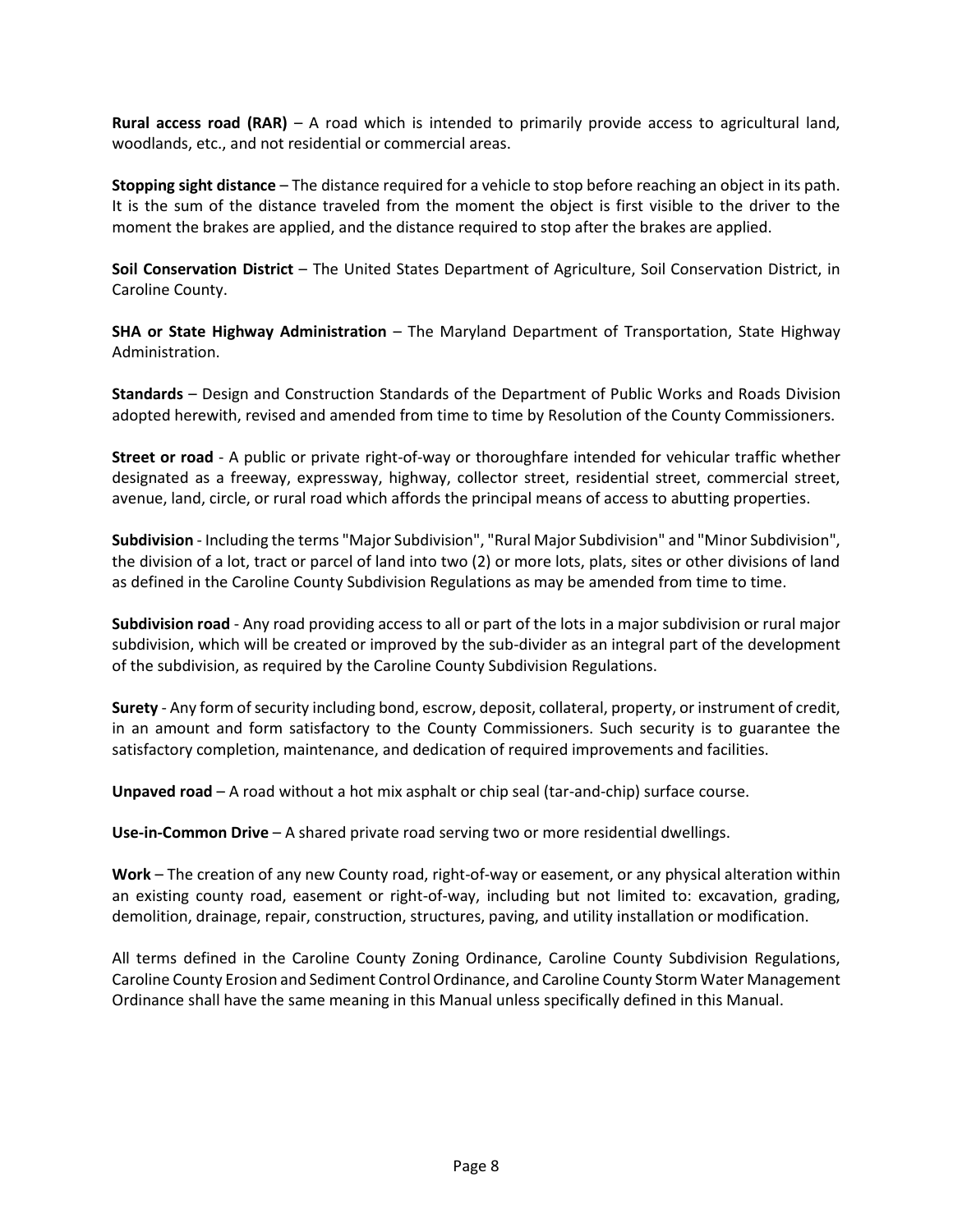# **ARTICLE V General provisions**

### **20. Connecting road.**

No road, separated from a road belonging to the Caroline County Road System, or a road maintained by any other public agency, shall be improved and/or accepted by the Department of Public Works.

# **21. Developer-funded road improvements.**

The developer is responsible for improving proximate, existing County roads to applicable standards if the proposed development or other new use of a property will impact the roadway as determined by the Director of Public Works in consultation with the County's engineer and the Director of Planning & Codes. The developer is further responsible for improving proximate, existing County roads to applicable standards if said road is determined substandard for the proposed new use as determined by the Director of Public Works in consultant with the County's engineer and the Director of Planning & Codes.

The Department of Public Works shall determine when an existing County maintained road must be improved and shall also determine the extent of required improvement pursuant to the authority of Chapter 152 of the Caroline County Code of Public Laws which may be amended from time to time.

# **22. Private road.**

Residents located along a private road may request the road be taken in the County road system for maintenance by the County. The private road must meet current road standards before it will be accepted into the County system. Any improvements required to meet the current standard shall be at the cost of the residents located along the road. The Director of Public Works shall make the final decision as to the extent of improvements required.

# **ARTICLE VI Functional classification.**

# **23. Functional classification.**

**Rural Access Road** – A road which is intended to primarily provide access to agricultural land, woodlands, etc., and not residential or commercial areas. A rural access road is normally unimproved, carries nominal vehicle traffic, and are not through roads.

**Cul-de-Sac** – A road having but one end open for vehicular traffic and having a dedicated turnaround for vehicles. Cul-de-Sacs primarily serve small residential areas or rural villages and may be unimproved or improved. Cul-de-Sacs carry nominal vehicle traffic and are not through roads, however, some roads may be designed as temporary cul-de-sacs allowing for future extension of the County road network into adjoining parcels.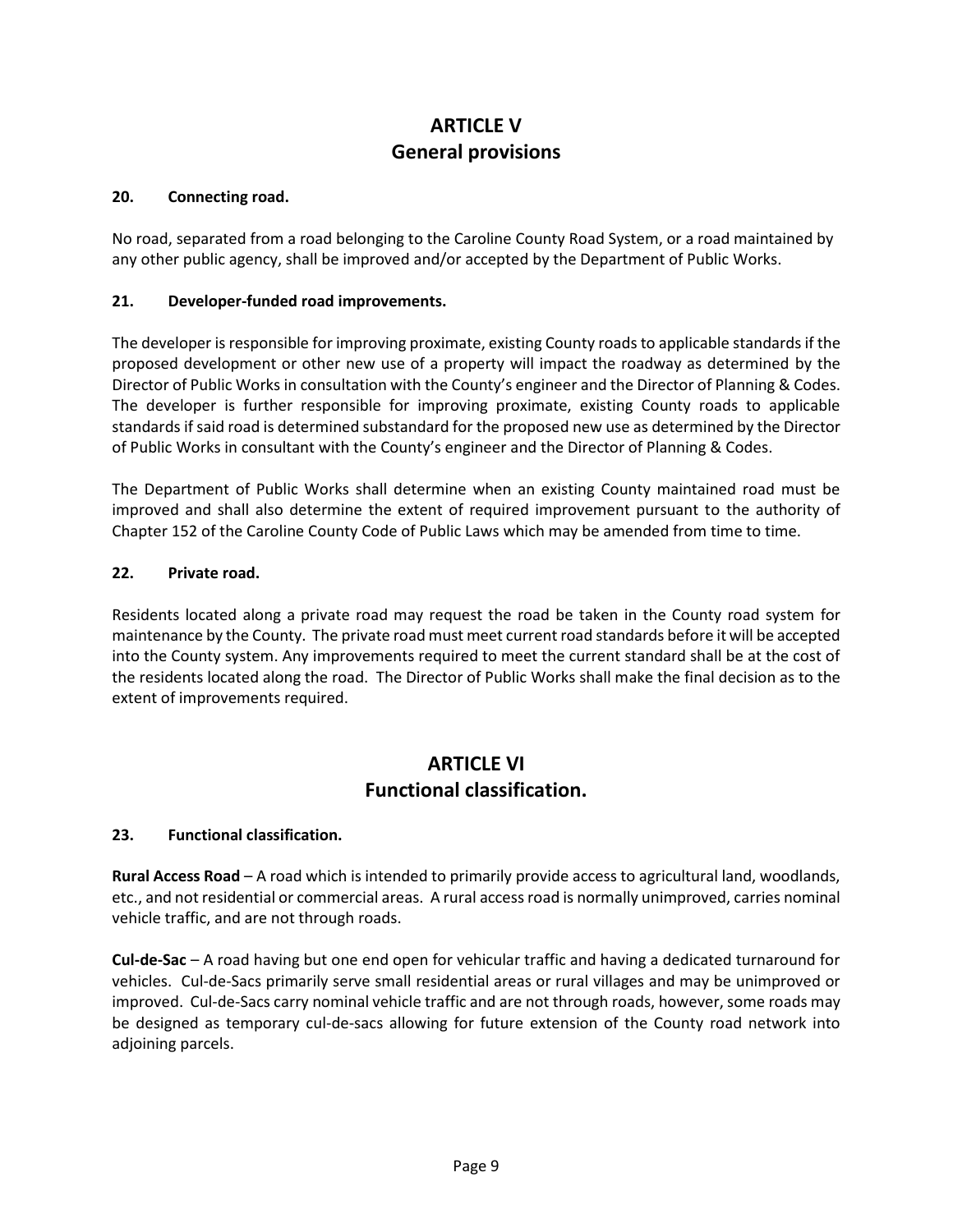**Residential Road** - A road intended to serve and provide access primarily to the residential or agricultural properties abutting thereon. A residential road normally connects to one or two collectors. Residential roads generally serve fewer than 25 properties.

**Collector Road** – A road which, in addition to providing access to properties abutting thereon, is intended to collect light traffic from, or distribute it to, a series of roads within a neighborhood, and may connect to an arterial or to the State Highway System. In a subdivision, any road which serves not more than fifty (50) lots may be classified as a collector road.

**Arterial** – A road which, in addition to providing access to properties abutting thereon, is intended to move a traffic volume between neighborhoods, rural villages, or between one area of the county to another.

**Haul Road** – A paved or unpaved road that provides access to trucks or heavy equipment and allows a route to the State Highway System. Any portion of any County road may be designated a haul road the Director of Public Works in consultation with the Director of Planning & Codes.

# **ARTICLE VII Minimum Design Requirements.**

| Road Type                |                | Class Travel Width | <b>ROW</b><br>Width | Min.<br>Posted<br>Speed | Design<br>Speed | Min.<br><b>Horizontal</b><br>Radius | Pavement<br>Section | Int. Sight<br><b>Distance</b> | Stopping<br>Sight Dist. |
|--------------------------|----------------|--------------------|---------------------|-------------------------|-----------------|-------------------------------------|---------------------|-------------------------------|-------------------------|
| <b>Rural Access Road</b> | R <sub>0</sub> | 18 feet            | 24 feet             | <b>NA</b>               | ΝA              | <b>NA</b>                           | Unpaved             | Note 1                        | Note 1                  |
| Cul-de-Sac               | R1             | 20 feet            | 30 feet             | 25                      | 25              | 160                                 | TC3                 | Note 1                        | Note 1                  |
| Residential Road         | R <sub>2</sub> | 22 feet            | 40 feet             | 30                      | 30              | 200                                 | TC <sub>3</sub>     | Note 1                        | Note 1                  |
| Collector Road           | R <sub>3</sub> | 22 feet            | 50 feet             | 35                      | 35              | 375                                 | HMA 5 or TC3        | Note 1                        | Note 1                  |
| <b>Arterial Road</b>     | R <sub>4</sub> | 24 feet            | 60 feet             | 45                      | 55              | AASHTO                              | HMA <sub>6</sub>    | Note 1                        | Note 1                  |
| Haul Road                | н              | 20 feet            | 40 feet             | 25                      | 25              | 240                                 | FDR or HMA          | Note 1                        | Note 1                  |

### **Caroline County Public Works Department Rural County Road Standards**

Note 1 - Calculated using AASHTO Green Book

### **24. Criteria.**

This article presents criteria and guidelines for the design of roads. The criteria and guidelines have been developed considering the intended role of the road in relation to service function, land use, traffic demand, quality of service, vehicular and pedestrian safety, economy and the environment.

# **25. Continuity.**

When a road is constructed in segments at various times or traverses areas of varying character, the Director of Public Works may require certain design criteria or features not otherwise required by this Manual or may waive these design features in order to provide continuity of the typical section. The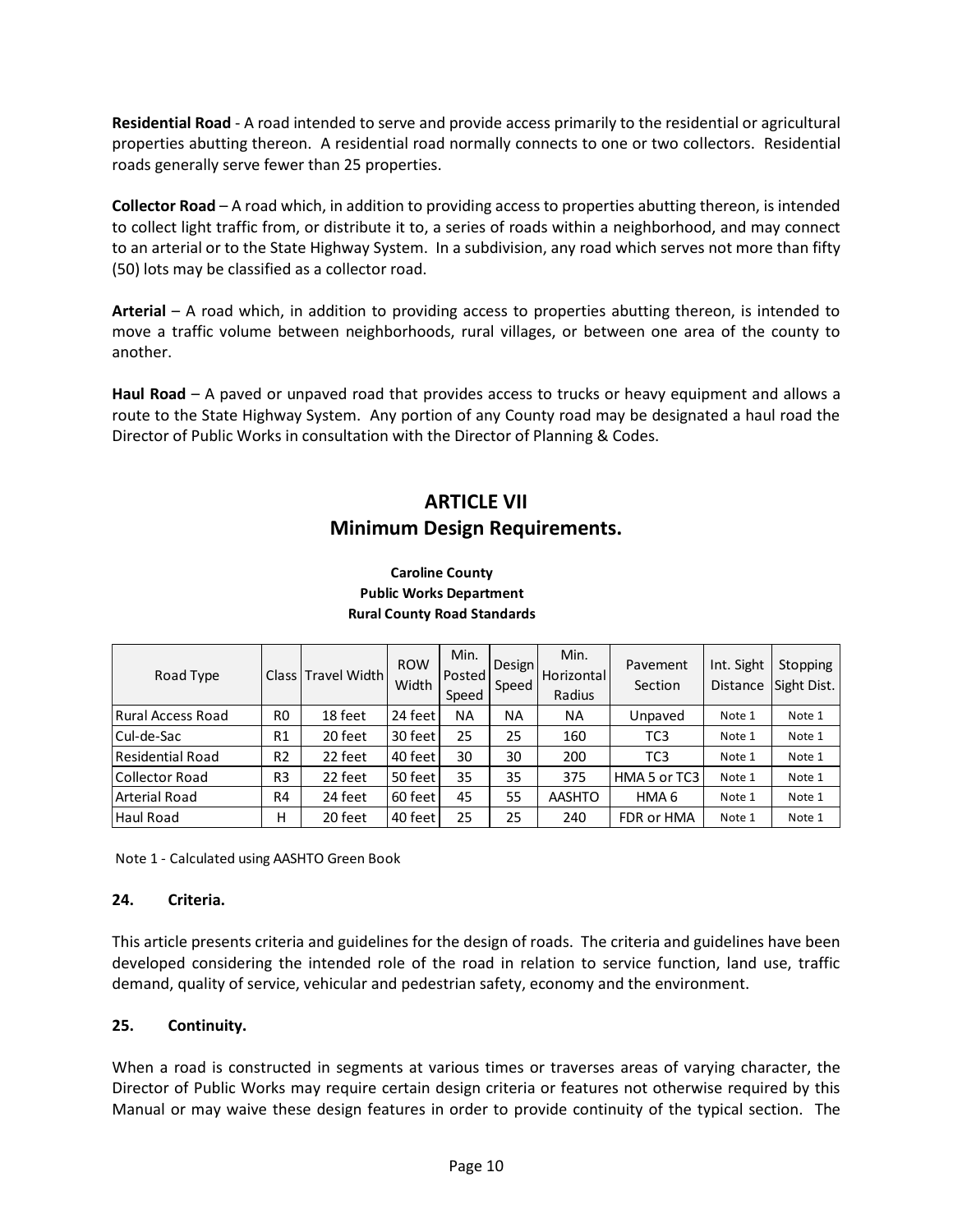Director shall not grant any waiver of any feature or specification which might reduce the safety or the structural integrity of the road.

# **26. Design Controls**

The basic design criteria on Table 1 assume typical road and traffic conditions. Since not all conditions will conform to these typical standards, the County's engineer, with the approval of the Director of Public Works, may apply design controls to a specific situation on a determination that this is the best engineering practice.

The three principal values controlling design of roads and streets are average daily traffic volume (A.D.T.), design speed, and design vehicle. These values form the basis for the selection of the geometric elements that are required to accommodate the anticipated traffic at a desired quality of service.

# **A. Average Daily Traffic Volume (ADT)**

Average daily traffic volume will be the primary design control in most situations. In cases of lower classification roads, trip generation rates may be used in lieu of average daily traffic.

# **B. Design Speed**

Design speed is the maximum safe speed that can be maintained over a given section of road when the traffic volume is so low that the geometrics of the roadway control speed. All elements should be in balance consistent with a specified design speed. Stopping sight distance, horizontal and vertical alignment and super-elevation are among the roadway elements which are controlled by design speed. The minimum design values for the various elements required for a given design speed should be used only where controls such as topography and property damages dictate their use. However, on local residential roads, it is desirable to keep speeds low and care shall be exercised that the design does not encourage high speeds without sacrificing any of the design standards included herein. Unless otherwise approved by the Department, the minimum design speeds listed in Table 1 shall be used for the design of roads.

# **C. Design Vehicle**

The design vehicle is the motor vehicle whose characteristics determine such geometric elements as vertical clearance and turning radii. Design vehicle axle weights also determine the appropriate structural design of a new road or the reconstruction of an existing road.

Although a road must be designed to accommodate the largest vehicle likely to use it, the selection of too large a design vehicle can have an adverse effect, such as longer crosswalks at intersections. The design vehicle shall be selected considering the road classification and adjacent land uses. Its selection is subject to approval by the Department. All County roads shall be designed to safely accommodate emergency vehicles such as fire trucks and ambulances and agricultural equipment and vehicles.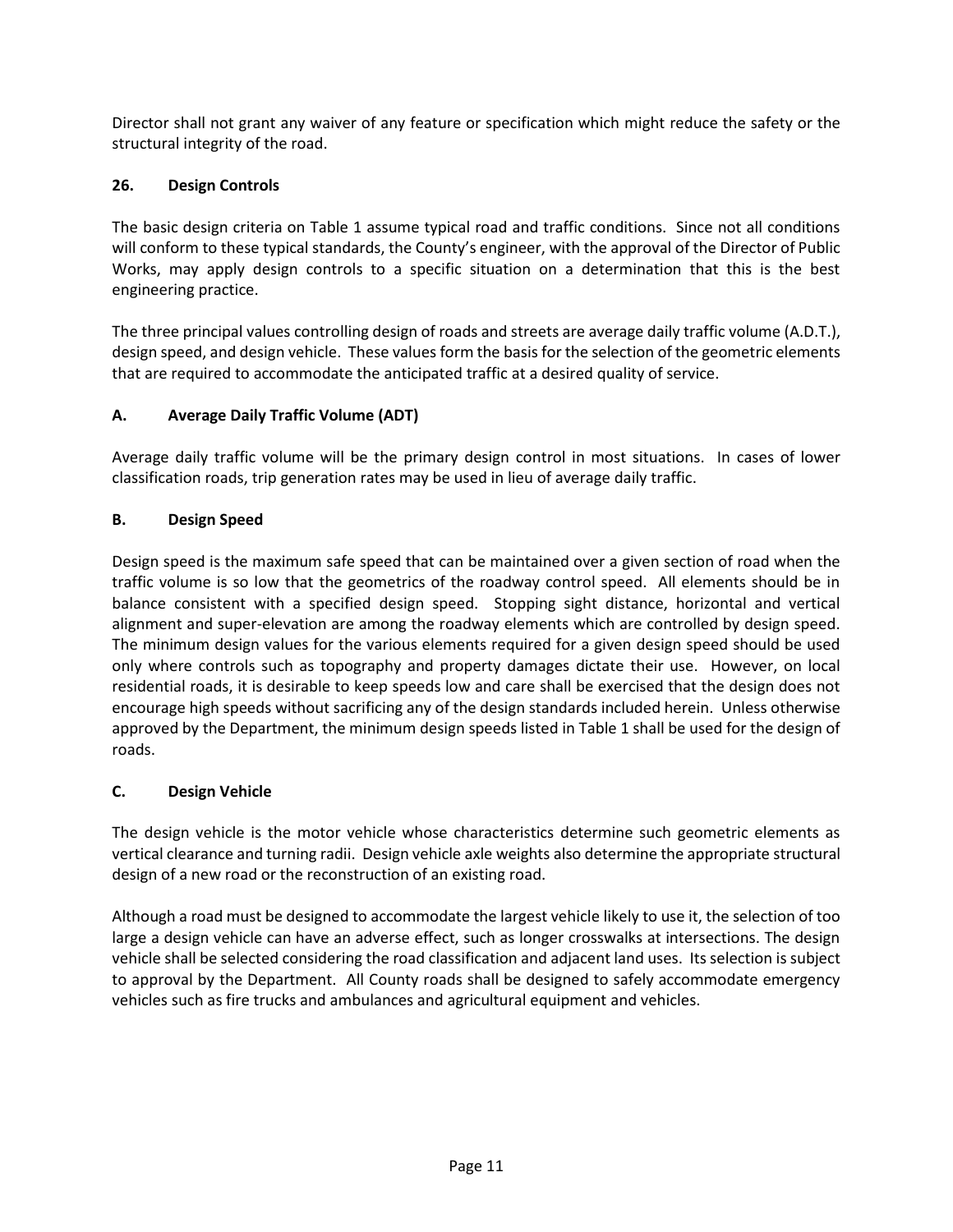# **ARTICLE VII Minimum Design Requirements.**

# **27. Geometric design principles.**

The geometric design of roads includes general layout, alignment, grades, surface widths and composition, shoulder widths and composition, and drainage. If an item is not covered by this subtitle, the engineer shall refer to the latest edition of the AASHTO publication "A Policy on Geometric Design of Highways and Streets" and SHA Specifications.

Roads should be designed to take full advantage of the existing topography and offer scenic views wherever possible. The horizontal and vertical alignment should be designed together to assure a smooth continuous route. Design procedures which include the careful coordination of the vertical and horizontal alignment will result in a safer, more aesthetic and more economical design. The horizontal curve should be longer than the vertical curve at a given location so that the driver can easily perceive changes in horizontal alignment. The design, both horizontal and vertical, should be such that no unexpected features are presented to the driver.

### **28. Effective and efficient development.**

All road layout shall be designed to obtain the most effective and efficient development of the site and adjoining areas.

### **29. Recognition of features.**

All road layout shall give respect existing topography and attempt to preserve trees, provide for good drainage, develop natural building sites, and provide a safe and efficient travel pattern, without loss of natural aesthetic value.

### **30. Alignment and elevation.**

When determining alignment and elevation of traffic ways, the engineer shall consider the requirements for utilities, including storm drainage facilities where required and any unusual aspects of the design such as railroad crossings and other features.

### **31. State Highway Administration (SHA) standards.**

All construction and materials required by this subtitle shall be in accordance with the SHA specifications unless stated otherwise herein.

#### **32. Intersections**

A. As nearly as possible, streets shall intersect each other at right angles. Unless otherwise approved by the County, the angle of an intersection may not be less than 70 degrees. The number of intersections of residential, collector, and other County roads shall be kept to a minimum.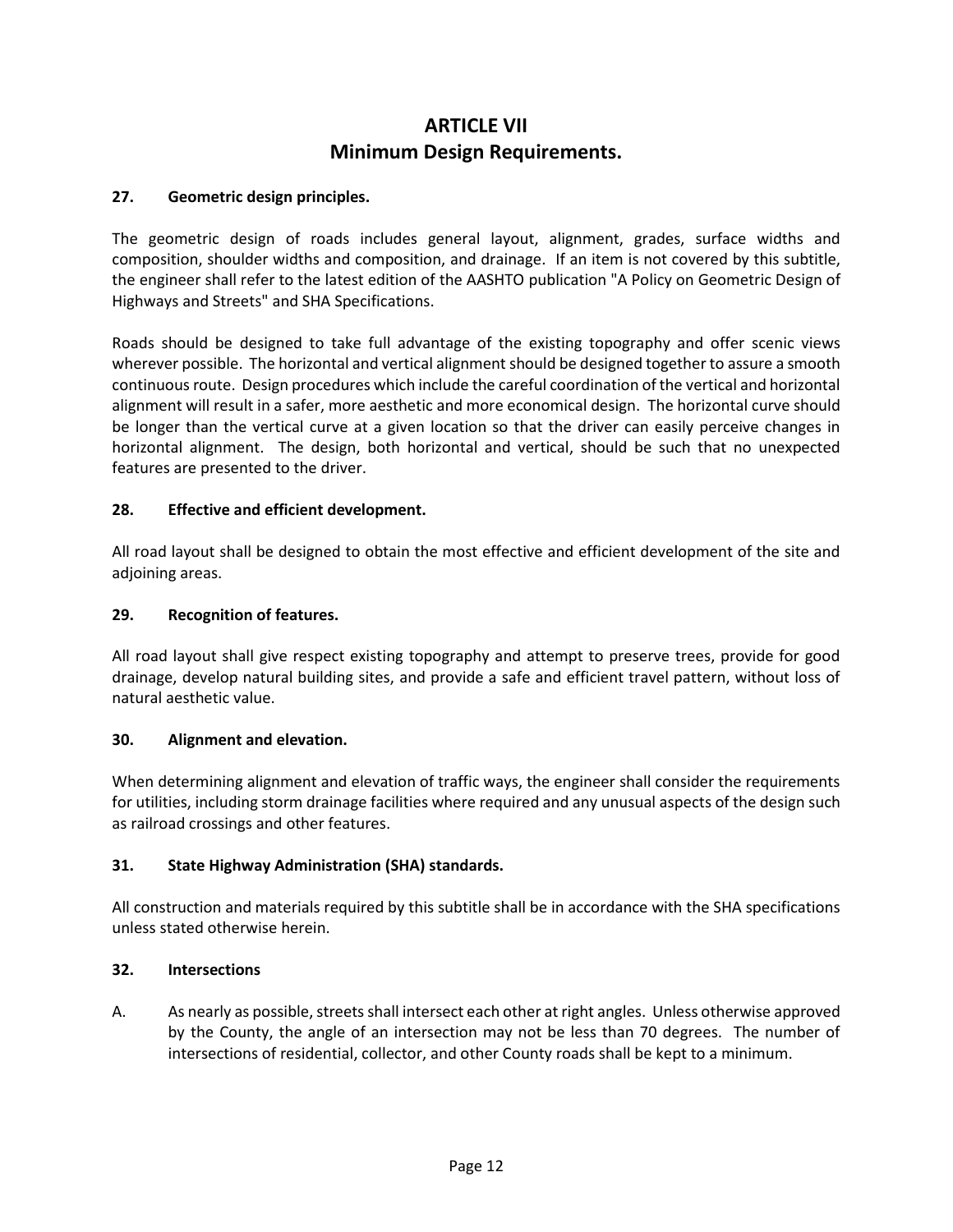- B. Intersections with State roads and County arterial roads shall be spaced at intervals in accordance with SHA policies. Corner sight distances are specified in Table 1. Roads should be so located that sufficient length is provided between intersections for weaving and storage of vehicular traffic.
- C. The curb radius at intersections shall be a minimum of 30 feet. In commercial areas, the curb radius at intersections shall be a minimum of 30 feet and desirably should be a parallel curve of sufficient radii to accommodate the largest vehicles expected. Intersections shall have right of way radius fillets of 25 feet.
- D. Access to State roads must be approved by the Office of Engineering Access Permits Division of SHA.
- E. Acceleration and deceleration lanes at an entrance to a proposed development or use may be required based on vehicle volume and the design vehicle parameters.

# **33. Horizontal curves.**

Horizontal curves are used to change direction at a safe rate and shall be used wherever the roadway centerlines change direction.

- A. Where road centerlines change direction, they shall be connected by a horizontal curve with a radius to insure a minimum horizontal sight distance in accordance with Table 1.
- B. The minimum length of a horizontal curve shall be 100 feet.
- C. Street alignment in commercial areas should be commensurate with the topography but shall be as direct as possible.
- D. A tangent of at least 100 feet shall be used between reverse curves except in unusual situations.

### **34. Vertical Curves.**

To avoid abrupt change in vertical alignment when passing from one grade to another, a vertical curve shall be used at the grade intersection. When the absolute value of the grade change is less than or equal to one percent, no vertical curve shall be necessary.

- A. On sag curves, the minimum vertical curve length shall be governed by criteria set by AASHTO for headlight sight distance. A sag vertical curve shall be long enough so that the light beam distance is the same as the stopping sight distance. Minimum stopping sight distances shall be in accordance with Table 1.
- B. On crest curves, the minimum vertical curve length shall be determined by the criteria set by AASHTO for minimum lengths of crest vertical curves as determined by stopping sight distance. Minimum stopping sight distances shall be in accordance with Table 1.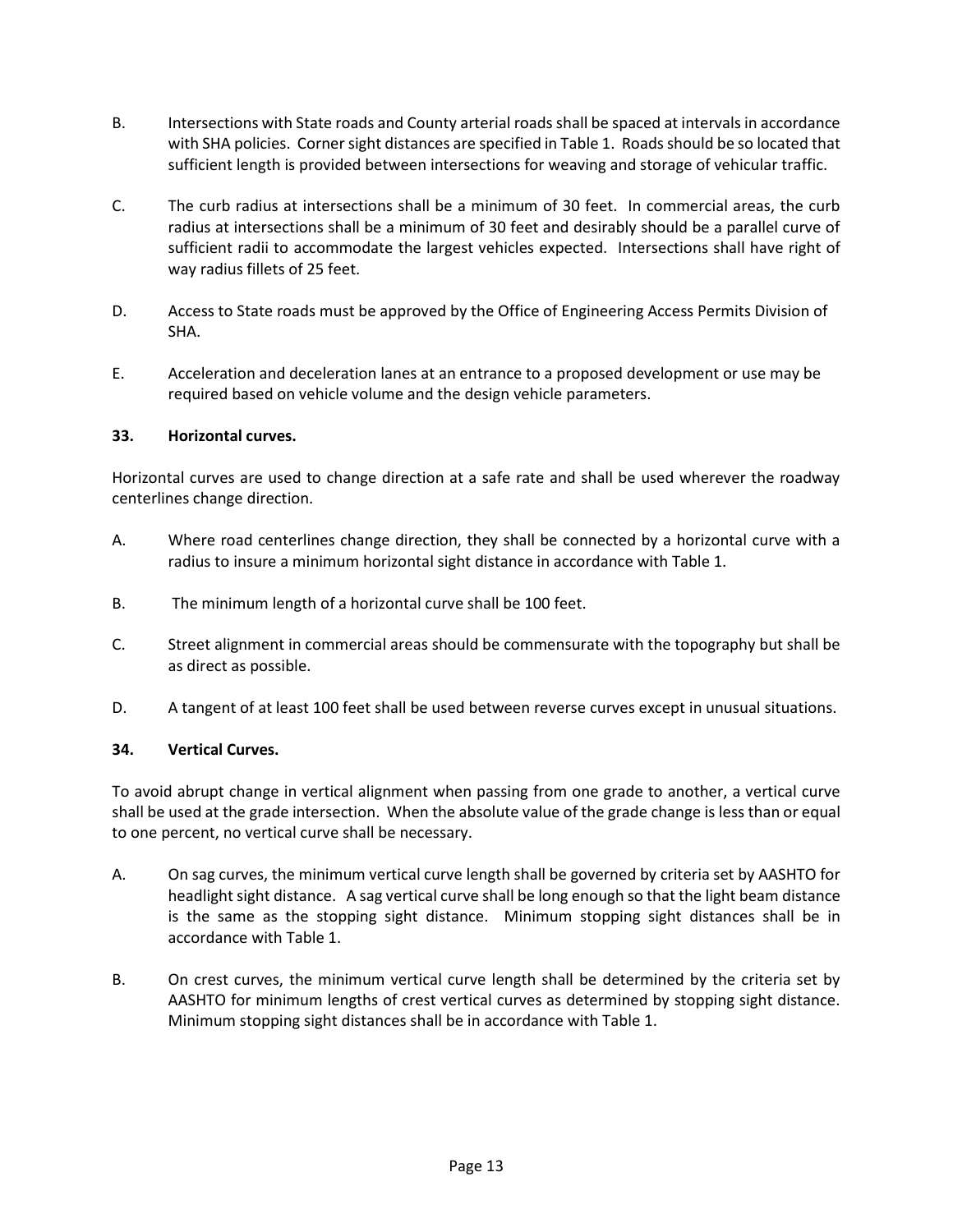# **35. Grades.**

The maximum allowable grade on any road shall be 6%. The minimum allowable grade on any road shall be 0.5%. At an intersection of two roads or streets, the normal typical section of the priority street shall continue through the intersection without a break. The crown of the other street shall be warped from its normal section to connect to the edge of the priority street. Where two streets of equal importance intersect, both street crowns shall be warped from their normal section so that the centerline elevations of both streets are identical at the intersection.

Unless otherwise specified, the grade from the crown of the roadway to the edge shall be two (2) percent and the grade of the shoulder from the edge of the roadway to the edge of the shoulder shall be three (3) percent. All roads and shoulders shall be graded to provide positive drainage from the road to the ditch or gutter flow line.

# **36. Super-evaluation and warping.**

Horizontal curves of residential roads shall not be super-elevated or warped unless directed by the Engineer. Horizontal curves of collector and arterial roads shall be super-elevated in accordance with AASHTO criteria or as directed by the Engineer.

# **37. Sight distances.**

Vertical and horizontal curves shall be designed for at least the minimum stopping sight distance. Design for passing sight distance is not applicable on commercial or residential streets but shall be provided at least once every mile on collector roads.

### **38. Cul-de-Sac roads.**

Cul-de-Sac roads which are permanently designed with only one (1) end open to vehicular traffic shall be terminated in a cul-de-sac. In the event a road may be extended in the future, a temporary turn-around shall be provided (see Figure 2).

### **39. Roadway islands.**

The County will not approve any plan for a new subdivision road proposed for acceptance into the County roads system if the proposed road contains a traffic island. In order for any existing road containing a traffic island to be accepted into the County roads system, a legally binding "perpetual maintenance agreement" shall be executed between the County and property owners, or between the County and a bona fide property owner's association, establishing the responsibility of the property owners or of the association for the maintenance of the traffic island, which responsibility shall attach to all subsequent owners of the property.

### **40. Interpretation of standards.**

The standards, specifications, and requirements of this Manual shall be construed as minimum requirements. The Director shall have the authority to interpret this Manual. Interpretations by the Director may be appealed to the County Commissioners.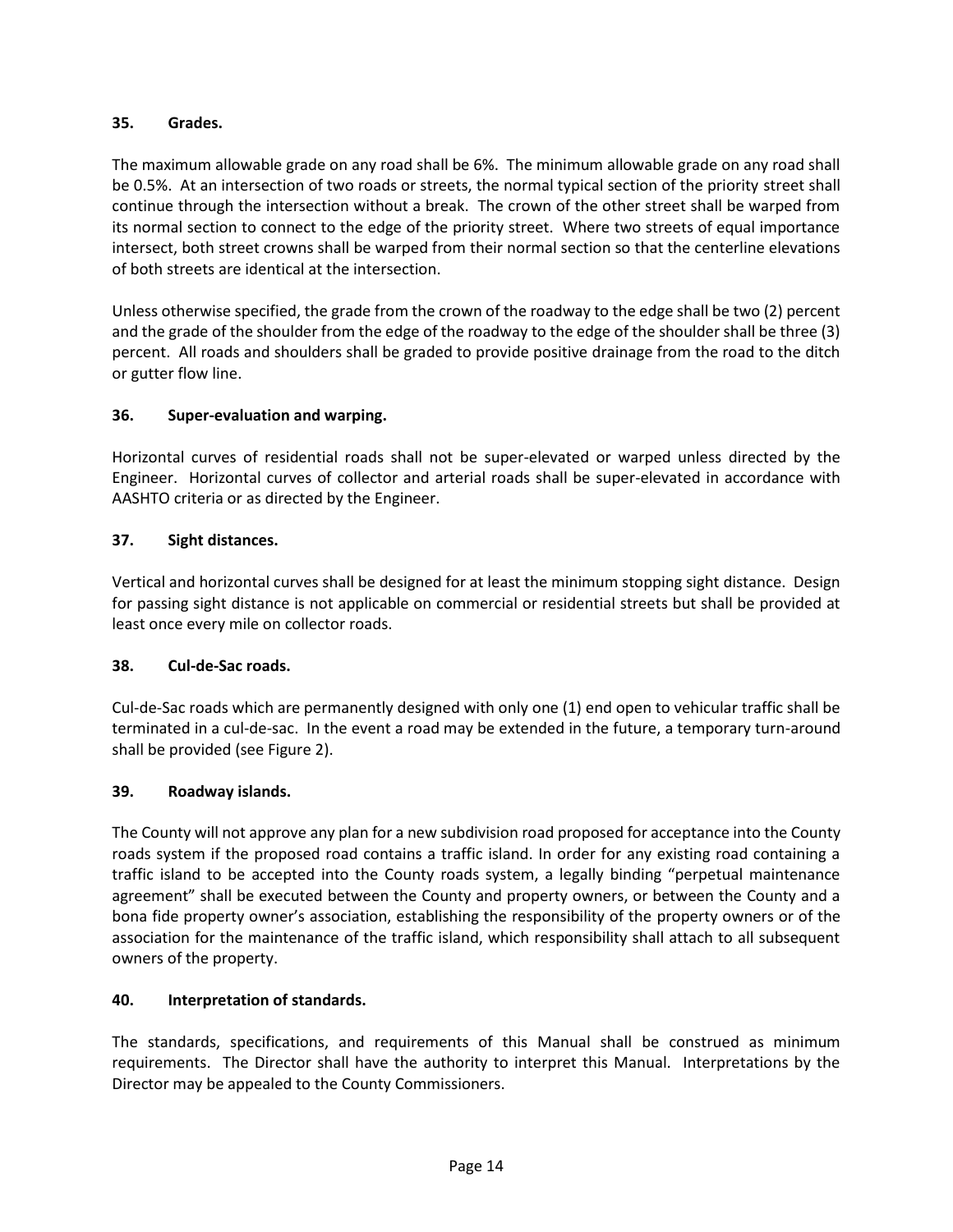# **ARTICLE VIII Cross Sections.**

### **41. Typical cross sections.**

Typical cross sections for County roads are maintained by the Caroline County Public Works Department. A table of technical requirements by road type is provided below:

| Road Type               | Class    | $Sub-$<br>base | Base                     | Surface          |  |
|-------------------------|----------|----------------|--------------------------|------------------|--|
| Rural Access Road       | Unpaved  | 4" CR-6        | <b>NA</b>                | <b>NA</b>        |  |
| Cul-de-Sac              | TC-3 $1$ | 6" CR-6        | <b>NA</b>                | 3x chip seal     |  |
| <b>Residential Road</b> | $TC-3$   | 6" CR-6        | <b>NA</b>                | 3x chip seal     |  |
| Collector Road          | $TC-3$   | 6" CR-6        | <b>NA</b>                | 3x chip seal     |  |
| Collector Road Alt      | HMA-5    | 6" CR-6        | 3" base HMA <sup>2</sup> | 2" surface HMA 3 |  |
| Arterial Road           | $TC-3+$  | 8" CR-6        | Soil cement add          | 3x chip seal     |  |
| Arterial Road           | HMA-6    | 8" CR-6        | 4" base HMA <sup>2</sup> | 2" surface HMA 3 |  |
| Haul Road               | $TC-3+$  | 10" CR-6       | Soil cement add          | 3x chip seal     |  |
| <b>Haul Road</b>        | HMA-6    | 10" CR-6       | $4"$ base HMA $^2$       | 2" surface HMA   |  |

<sup>1</sup> Mininum 1.4 gallons of CRS2 asphalt & 90 pounds of #8 crushed limestone per square year per layer of chip seal.

<sup>2</sup> Base hot mix asphalt, 12.5mm Superpave

<sup>3</sup> Surface hot mix asphalt 9mm Superpave

All sub-base compacted to at least 95% of modified proctor density

All unsuitable subgrade removed as directed by engineer or County inspector

Additional sub-base, base, and/or surface may be required as determined by engineer or County inspector

# **42. Structural elements.**

Roadway pavement widths, depths, and cross-slopes shall be as shown on the typical cross sections. Paving or surface type and subbase composition and depth shall be subject to final determination by the County Engineer depending on field conditions.

GAB = Graded aggregate base normally crusher run aggregate CR-6. CRUSHER RUN AGGREGATE CR -

### **43. Curb and gutter.**

County roads are normally open section without concrete curb and gutter. Curb and gutter may be required in residential subdivision, on the frontage of commercial or industrial lots, where required by SHA, or where the Director of Public Works determines that curb and gutter is in the County's interest.

### **44. Shoulders**

Shoulders shall be as shown on typical sections. Aggregate shoulders shall be compacted to the specification provided by the County Engineer. Unless otherwise specified, compacted aggregate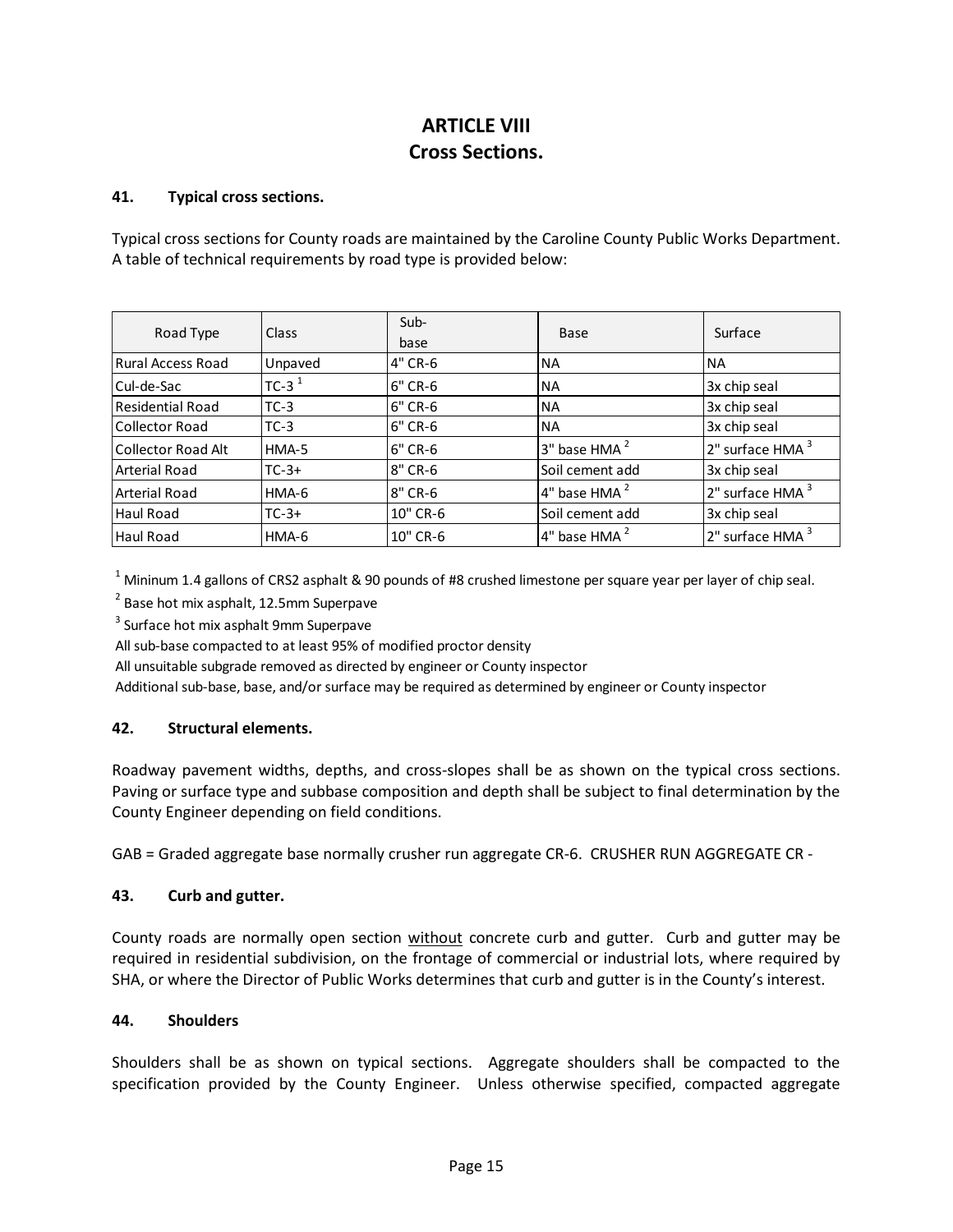shoulders shall extend at least twenty-four (24") inches beyond the edge of the macadam or tar-and-chip roadway surface.

# **45. Side slopes.**

Side slopes for excavations and embankments should be as flat as practicable considering earthwork and right-of-way requirements. The normal maximum slope shall be 3:1. Where poor soil conditions exist, soil tests and a slope stability analysis shall be conducted to determine an acceptable slope. All side slopes shall be stabilized with vegetation.

# **46. Guardrail**

Per Section 9, traffic barriers (i.e., guardrails) should only be installed in specific circumstances whereby a thorough roadside geometric safety review has been conducted and barrier warrants are met. Where warranted, the amount of guardrail used should be determined on a case-by-case basis and the length should be minimized in low accident and/or low-hazard situations.

Where practicable, the embankment should be adjusted to eliminate the need for guardrail. Where guardrail is warranted, it shall be placed as shown on the typical sections and shall conform to SHA standard details and specifications.

# **47. Utilities.**

Utilities should be located per the guidelines in Section 10. Where conditions are such that these guidelines cannot be met, an alternate shall be developed and submitted to the Director for review and approval in consultation with the County Engineer. All utility owners shall have their plans for utility installations or modifications approved by the Department before any construction work is commenced within the right-of-way of an existing or proposed county road.

# **48. Obstructions and hazards to traffic.**

No obstructions, including but not limited to lights, posts, signs, fences, trees, or shrubbery shall be placed on or within the County right-of-way without the written permission of the Director of Public Works. Mailboxes may be placed within the right-of-way without prior written approval. Mailboxes placed in the right-of-way shall be constructed of lightweight materials and mounted on wood posts no greater than four (4) inches in diameter. Mailboxes shall not obstruct sight distances, interfere with road or right-ofway maintenance, or constitute a safety hazard to traffic or other persons, and should be set a minimum of four (4) feet from the edge of the pavement.

Any sign, fence, tree, or shrubbery placed on private property abutting a road right-of-way shall be located a minimum of ten (10) feet behind the right-of-way line to provide for a safe sight distance, allow for ease of drainage maintenance, and to prevent any damage to private property while performing road maintenance activities.

Irrigation systems while operating shall not cross or enter upon the road or right-of-way. Spray from irrigation systems shall not fall upon the road or right-of-way unless a pre-existing right-of-way agreement exist.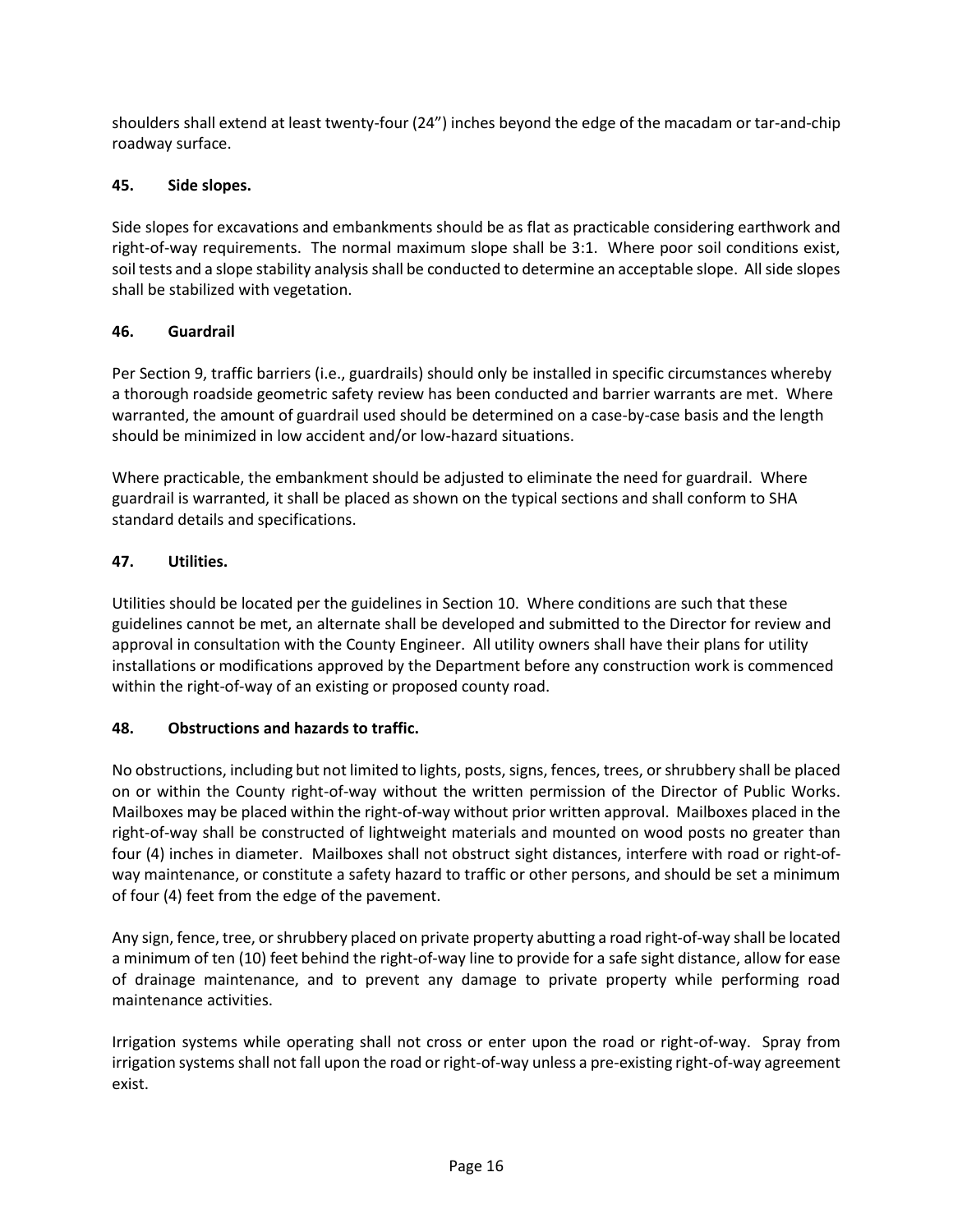# **ARTICLE IX Entrances.**

### **49. Entrances.**

To obtain uniformity and maximum safety, the design and location of commercial and industrial entrances shall be in accordance to the standards set forth in the "Rules and Regulations for Commercial, Subdivision, Industrial, and Residential Entrances to State Highways" of the Maryland State Highway Administration. The requirements for residential entrances shall be established by the Director, in consultation with the County Engineer and Director of Planning & Codes.

The maximum grade of any entrance shall be five (5) percent. Maximum back slopes at entrances shall be 3:1. If an entrance to any property is damaged during construction on that property, the developer shall immediately notify the Department of Public Works. Any entrance damaged during construction shall be repaired or replaced prior to the issuance of a certificate of occupancy.

### **50. Access permit required.**

All new entrance or improved entrances onto a County road require an access permit per Chapter 152 of the Caroline County Code of Public Laws as may be amended from time to time.

### **51. Entrance culverts and drainage.**

The requirements for entrance culverts and drainage are described in Article X of this Manual. The shape and length of culverts, and the grading of culvert inlets and outlets shall be designed to facilitate periodic maintenance to remove obstruction.

# **ARTICLE X Stormwater & Drainage.**

### **52. Compliance with County Code.**

All stormwater and drainage shall comply with Chapter 158 of the Caroline County Code of Public Laws as may be amended from time to time.

### **53. General requirements.**

In the absence of curb and gutter, a stabilized drainageway shall be provided outside the shoulder, conforming to the standards of cross-section and construction specified by the Director. Every residential subdivision, commercial and industrial shall be provided with a storm drainage system. Storm water runoff is to be collected and conveyed in closed conduit systems (inlets, pipes and connectors) and open channel systems (ditches, streams, culverts, rivers, improved open channels). Property owners adjoining a County road shall not change the existing topography, grade, or drainage in such a way that increases the conveyance stormwater onto the County road.

### **54. Improvements to existing systems.**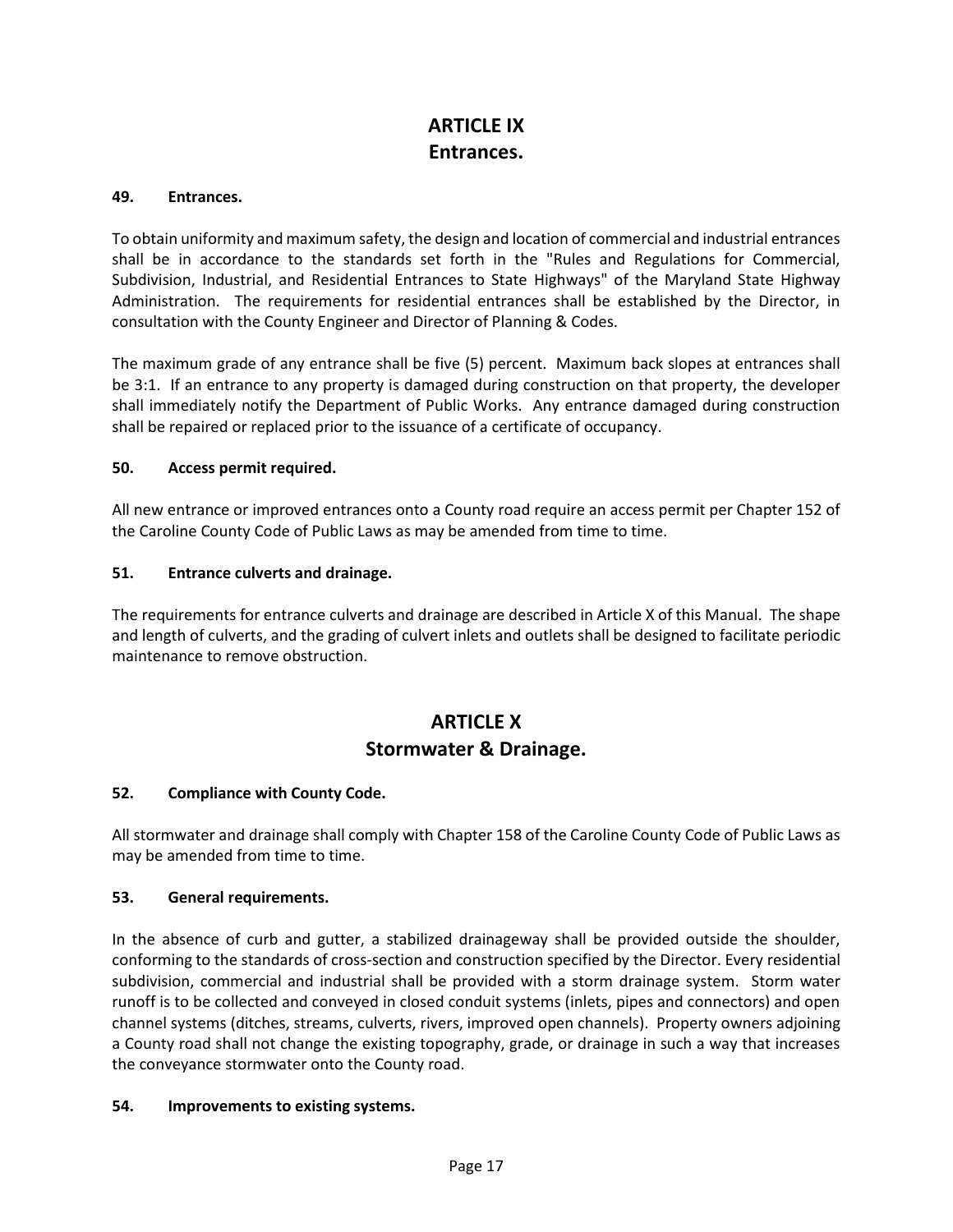Existing storm drainage system(s) which are determined inadequate to accommodate the proposed development shall be improved prior to development. Such determination shall be made by the Director in consultation with the County Engineer.

# **55. Changes to natural drainage.**

Changes to the limits of natural drainage basins are prohibited and in general, runoff after development shall drain to the same outfall as before development. Compliance with this requirement will be made by the Caroline County Department of Planning & Codes in accordance with the provisions of Chapter 158 of the Code of Public Local Laws of Caroline County, as amended from time to time.

# **56. Stormwater system design.**

In the design of a storm drainage system, the present runoff and future runoff from the development and from the area draining thereto shall be determined based on full development of the watershed in accordance with current zoning for the area. A registered Professional Engineer shall design the storm water system in accordance with the County Code and best management practices and shall certify that the system is adequate to collect and convey stormwater runoff from the development and any area contributing thereto, and shall attest to the effects of the storm water runoff to neighboring lands. The storm drainage system shall include both on-site and off-site structures and improvements as needed.

# **57. Stormwater plans.**

In addition to any requirements of Chapter 158, Stormwater Management, the following data shall be submitted:

- A. A map at a scale not smaller than 1" = 200' showing the areas draining to each element of the proposed storm drain systems of the development.
- B. A plan showing the facilities to be provided along with flow data and computations developed in the design and the tentative layout of the drainage facilities.
- C. Runoff calculations and assumptions shall be provided in acceptable format for both closed and open systems, giving area, size, quantity, velocity, slope and depth of flows, and hydraulic gradient.
- D. For development with open systems, the sizes of driveway culverts shall be shown on the construction plans.

# **58. Stormwater design criteria**

The provisions of Chapter 158 shall be used to determine quantities of storm water runoff.

The minimum length of any roadway or entrance, culvert or storm drain shall be 24' in residential areas and 40' to 60' in commercial or industrial areas. Any entrance serving more than one lot or parcel of land shall be required to be 40' in length. The final determination for the length for a commercial or industrial entrance culvert shall be made, on a case-by-case basis, by the Director of Public Works.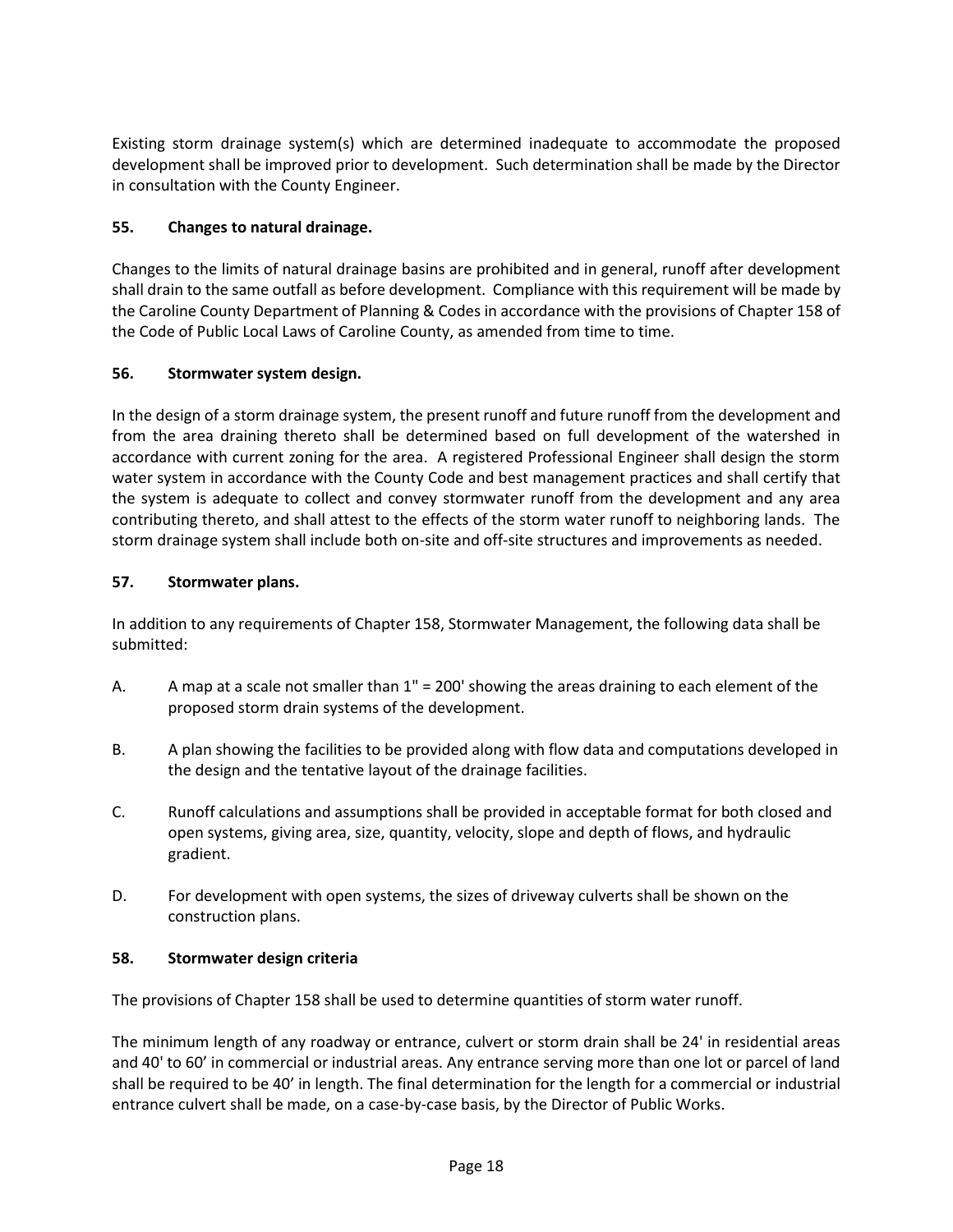The minimum diameter of any pipe or culvert shall be 15" (round type) or 13" x 17" (arch type).

A minimum of six (6) inches of base material shall be between a storm drain pipe and the surface material in a private driveway, and at least twelve (12) inches in a public street or roadway.

# **59. Closed stormwater management systems.**

Closed runoff systems shall be required where curb and gutter road sections are required. Wherever possible existing natural drainageways shall be preserved as a supplementary element to closed drainage systems. In all cases, closed systems shall discharge into existing natural drainage-ways as soon as is practicable. The requirements for closed runoff systems shall be determined by the Director in consultation with the County Engineer and the Department of Planning & Codes. Easement requirements shall be determined by the Director in consultation with the County Attorney.

# **60. Open stormwater management systems.**

Where development density is equivalent to one (1) dwelling unit or less per acre, and the existing or modified natural channels can safely handle storm water runoff, an open system utilizing drainage ditches, culverts, and natural channels may be utilized. In certain cases, where quantity of flow, topographic, soil or natural channel conditions preclude open systems, then the system shall be fully or partially enclosed as required. The requirements for open runoff systems shall be determined by the Director in consultation with the County Engineer and the Department of Planning & Codes. Easement requirements shall be determined by the Director in consultation with the County Attorney.

# **ARTICLE XI Vegetative Stabilization**

# **61. Vegetative stabilization.**

This section is additional to any requirements for vegetative stabilization or planting as required by the County's Erosion and Sediment Control Ordinance, the Caroline County Soil Conservation District or any other applicable code, law, regulation or ordinance.

All areas of disturbed soils within the road right-of-way or associated work shall be covered with at least two (2) inches of topsoil and stabilized with vegetation by and seeding and mulching to establish a thick stand of permanent grass. The developer shall be responsible for the vegetative cover for one (1) full growing season or for one (1) year from the date of planting, whichever is longer. During this time period the developer shall be responsible for any additional grading, placement of topsoil, seeding, planting, mulching, watering, or any other activity necessary to successfully establish a healthy vegetative cover over the entire disturbed area. The Director may require additional stabilization measures such as erosion control matting (Curlex fabric).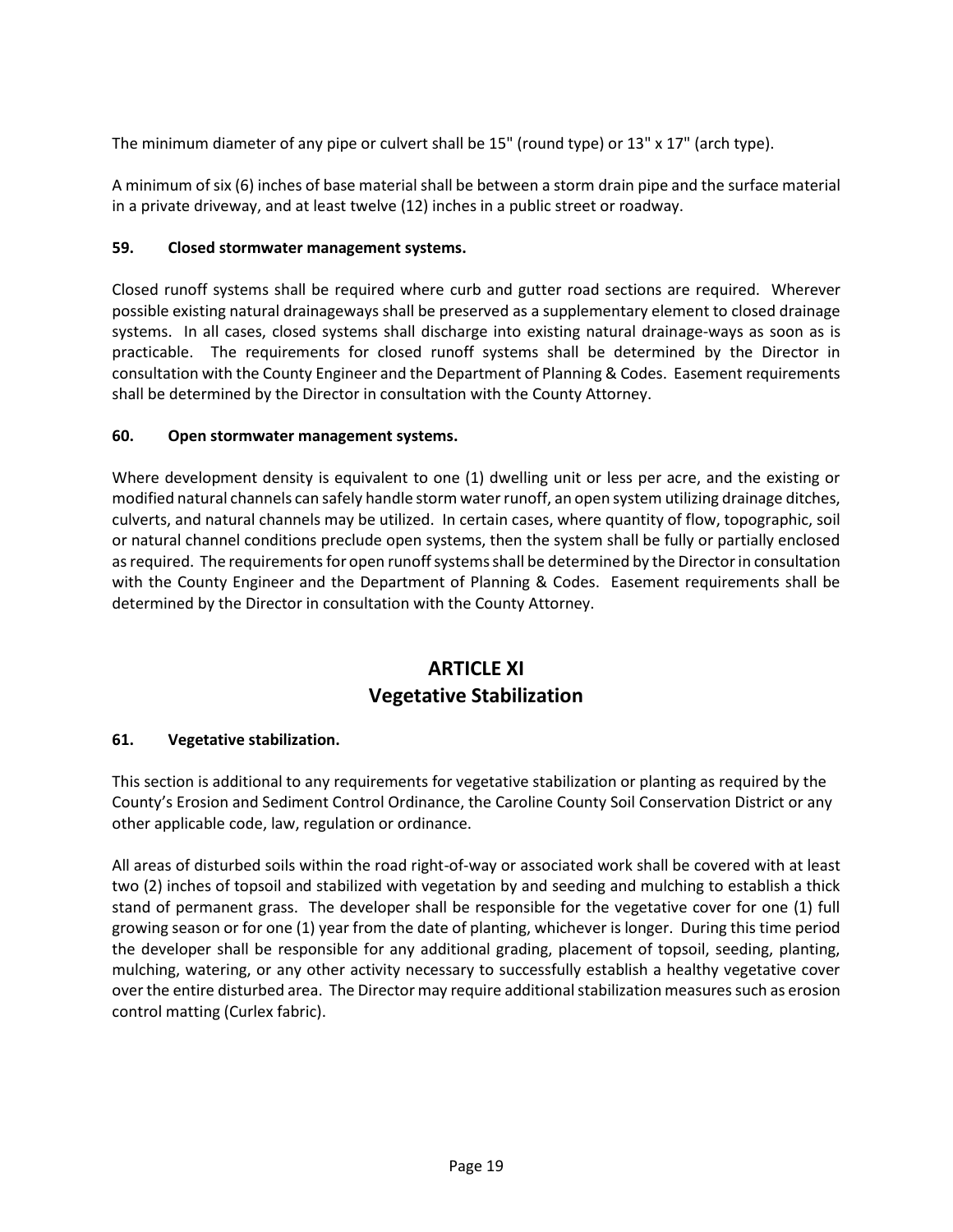# **ARTICLE XII Signage**

# **62. Authority and Manual of Uniform Traffic Control Devices (MUTCD)**

The Caroline County Department of Public Works has the authority and responsibility for design, placement, operation, maintenance, and uniformity of traffic control devices in its jurisdiction. In placing roadway signs, the Department of Public Works shall follow the Manual on Uniform Traffic Control Devices for Streets and Highways, most recent edition, as published by the U. S. Department of Transportation, Federal Highway Administration, and other standards issued by or endorsed by the Federal Highway Administration.

# **63. County control of roadway signage.**

Only authorized Department of Public Works personnel shall erect or remove signs from the right-of-way of County roads. Requests for erection or removal of signs shall be directed to the Department, including the reason for the sign and the desired location.

The Department of Public Works may remove any sign that can misdirect and confuse motorists or which conflicts with the Maryland Vehicle Law, Subsection 21-205.

A developer shall pay to the Department of Public Works in advance the cost for the initial installation of all necessary signs because of the development activity or work.

# **64. Private signs in County right-of-way.**

Advertisements, announcements, and any other signs within the right-of-way shall be placed only with advanced permission by Department of Public Works.

### **65. Temporary traffic control devices.**

Contractors, utility companies, and others desiring placement of temporary traffic control devices in work zones must obtain advance permission from the Department of Public Works. Such traffic control devices shall conform to the most recent edition of the Manual on Uniform Traffic Control Devices.

### **66. Signage for new roads and intersections.**

Road signs of a design approved by the Director shall be erected at each new road or road intersection at the expense of the developer. Road name signs shall also conform to the Manual of Uniform Traffic Control Devices (MUTCD), latest edition. Proposed road names shall be submitted to the County Planning Commission for approval. Names shall not duplicate or closely resemble existing road names.

### **67. County road identification sign colors.**

Roads owned and maintained by the County use white lettering on a green background. Private roads signs use white lettering on a blue background.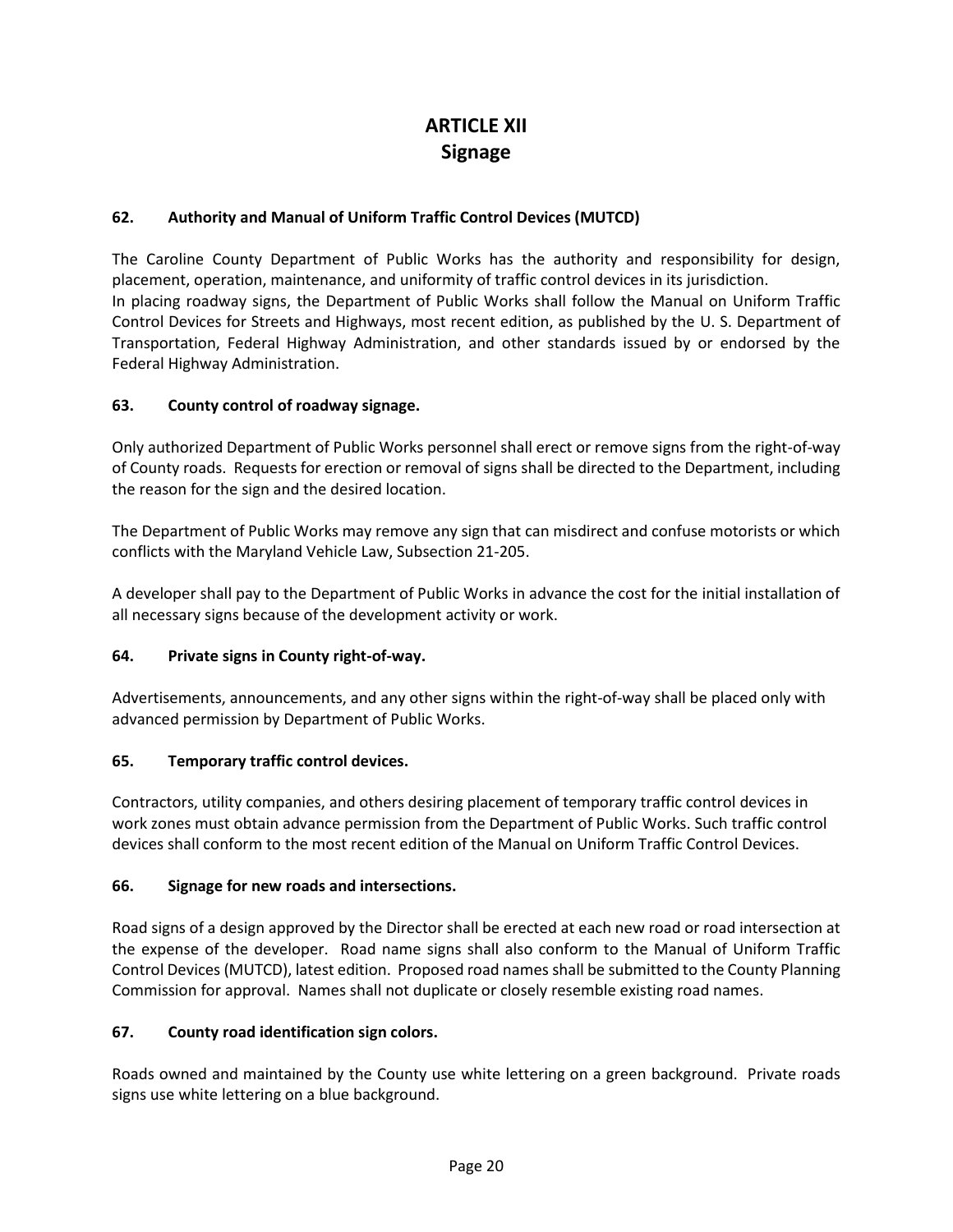# **ARTICLE XIII Permits & Construction**

### **68. Permits.**

No person shall work within a County right-of-way without first obtaining a permit from the Department. Failure to obtain a permit is a violation of this Manual. Any permit may be revoked if there is any violation of any provisions thereof or this Manual. Failure of a developer to immediately cease all work after receiving notice of such revocation shall be deemed a violation of this Manual. Before a permit is issued, all requirements for application, bond, fee, plans and right-of-way shall be met. The permit term may be extended only upon written approval by the Director. The developer shall submit a written request for the extension to the Director stating the reasons for the requested extension.

# **69. Permit application.**

Application for permit shall be made on forms provided by the Department. When required by the Department, the permit shall be accompanied by special specifications peculiar to the scope of work covered by the permit and suitable drawings or detailed plans of the work.

# **70. Permit fees.**

The County Commissioners shall adopt by Resolution a schedule of fees for permits, reviews, inspections, tests, and other services under this Manual. The County Commissioners may from time to time amend this schedule of fees as they see fit.

### **71. Right-of-way.**

If any development is proposed to abut a road which has an existing right-of-way that is less than standard width required by this Manual, the developer shall dedicate to the County the additional right-of-way and slope easements necessary to obtain the required standard width.

### **72. Public utility work**

The permit requirement for work within the right-of-way of a County road shall apply to the installation or modification of public utilities (gas, electric, telephone, cable television, water, sewer, etc.).

### **73. Roadway cuts.**

Roadway cuts shall be approved only after receipt of acceptable proof of need. Permission for roadway cuts shall only be granted when determined necessary by the Director. In case of a public utility emergency, a pavement cut is authorized without prior approval. Written notice of the action taken together with a description of the emergency shall be given to the Department as soon as possible but not later than 12:00 noon on the next working day after the emergency is discovered.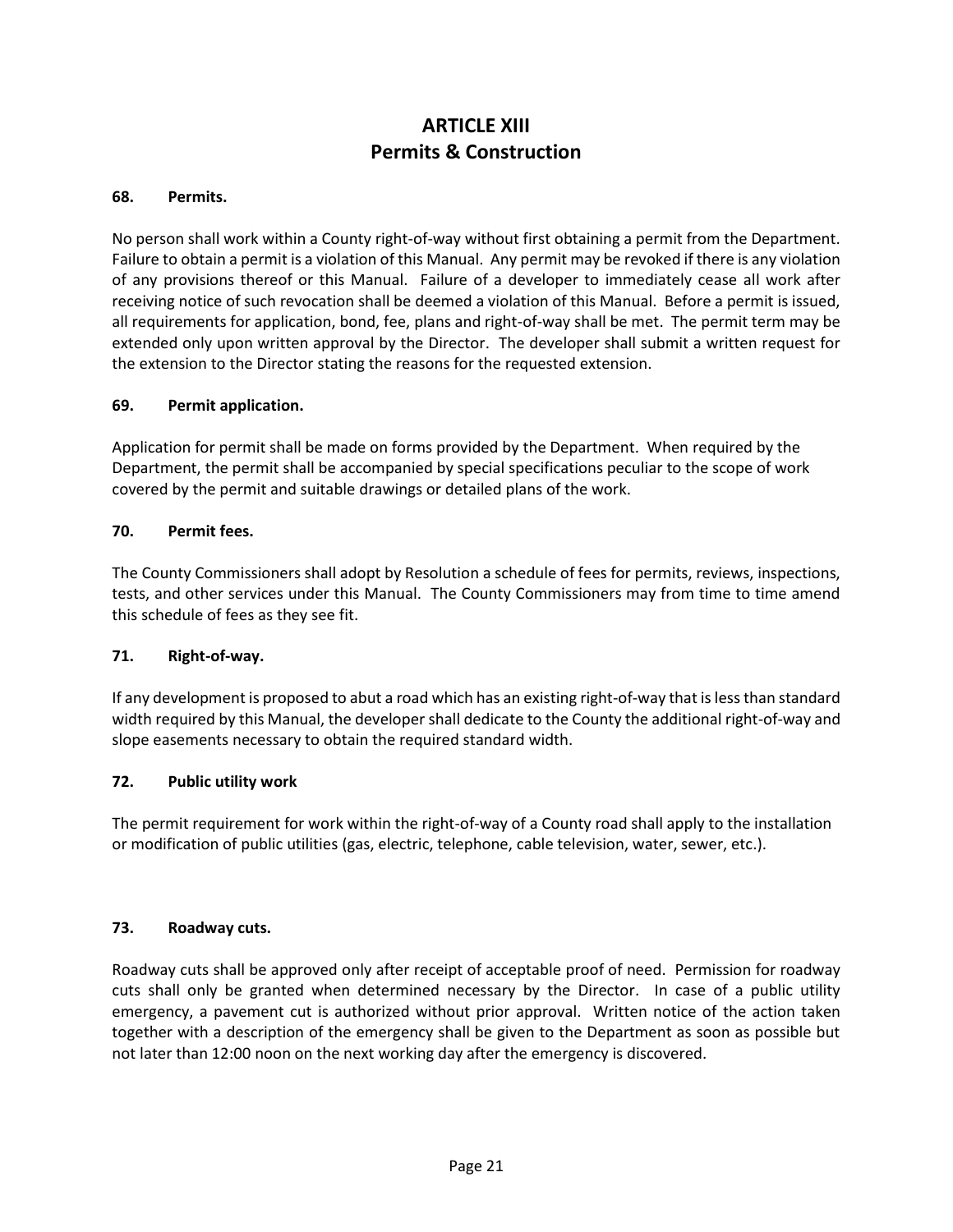In case of any cut into the surface of any county road, the public utility, person, corporation, or organization making it shall be responsible for restoring the road base and surface according to SHA Standard Details, and shall also be responsible for repairing any subsequent paving failures and settlements due to the cut. Repairs to cut areas shall be made in conformity with SHA Standard Details.

# **ARTICLE XIV Bonds.**

### **74. Bonds**

Any requirements for bonds under this section shall be in addition to the bonding or guarantee requirements of the County's Subdivision Regulations or any other applicable code, law, regulation or ordinance. The term "bonds" as used herein shall include any other form of guarantee acceptable to the Director and the County Attorney. This may include but is not limited to irrevocable letter of credit. The use of cash escrow funds is not permitted for purposes of a guarantee. All conditions and requirements which apply to a bond shall also apply to any other such form of guarantee. The developer, or its agents, shall save harmless Caroline County from any expense incurred through the failure to complete the work as required by this Manual, or from any damages growing out of their negligence.

# **75. Bond requirement amounts.**

The following chart describes bond requirements by type of work:

| Single-family residential entrance      | None                      |
|-----------------------------------------|---------------------------|
| Residential subdivision roads           | 115% of construction cost |
| Multi-family residential entrance       | 115% of construction cost |
| Commercial entrance                     | 120% of construction cost |
| Industrial entrance                     | 125% of construction cost |
| Haul road entrance                      | 125% of construction cost |
| Public utility work (blanket permit)    | None                      |
| Public utility work (no blanket permit) | 150% of construction cost |
| Construction contract                   | 100% of contract amount   |
| All other work                          | Director determination    |

No work shall be started or permit issued until the required bonds have been submitted to and approved by the Director and County Attorney. Bonds shall remain in full force and effect until final acceptance of the work plus five (5) years from the date of final acceptance.

# **76. Bond corrective action.**

The bonds shall provide for corrective actions during the bond duration period including the complete repair, restoration, replacement, or any other corrective action as required by the Director. The Director may invoke this requirement upon a determination that the work does not meet the plans and specifications or the requirements of this Manual, or that the work has failed during the duration period of the bonds. Upon expiration of the duration period of the bonds the Department shall make a final inspection of the work, and if satisfactory, shall certify the performance bond as being discharged.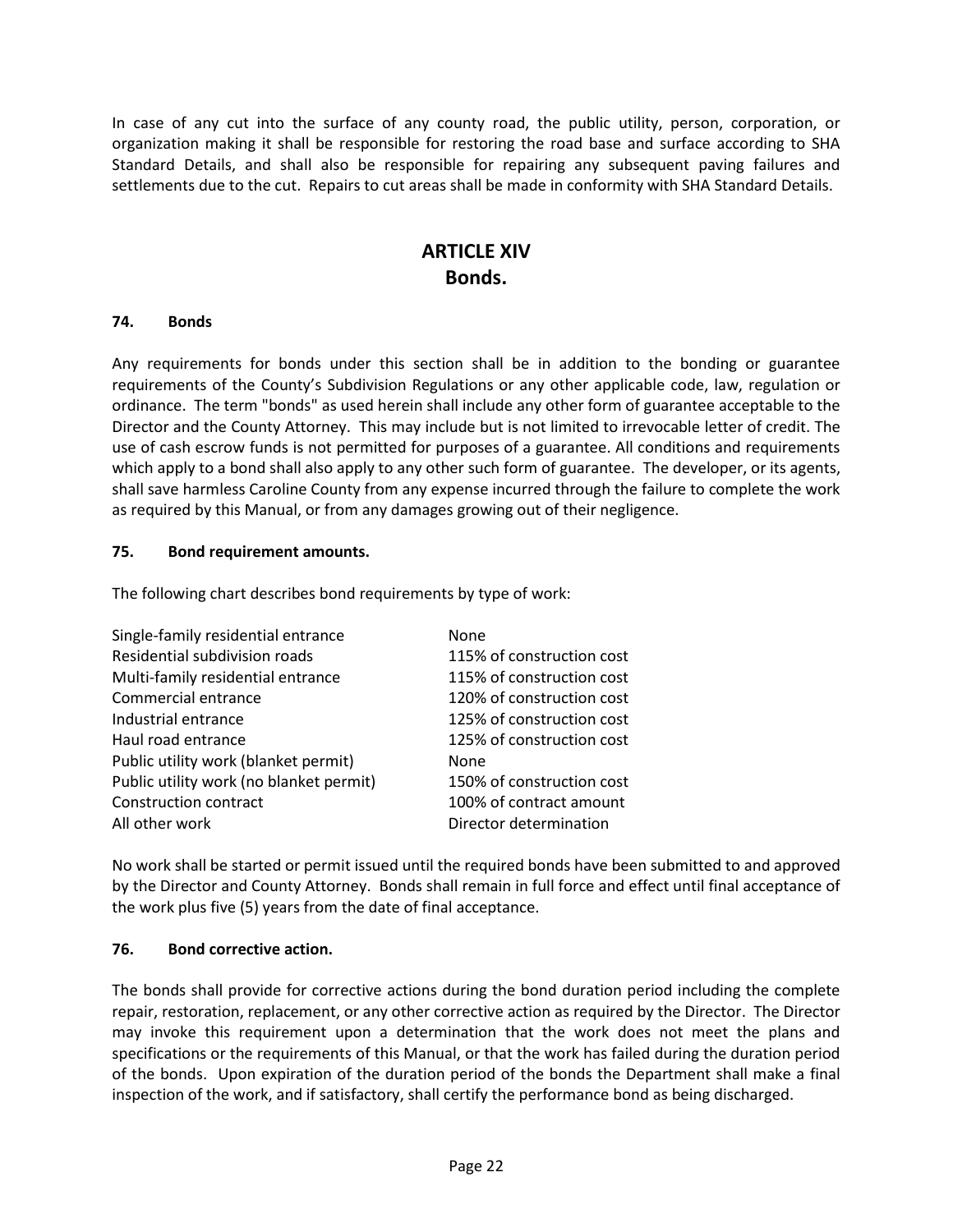# **77. Construction plans.**

In addition to the requirements for plan submission in the Caroline County Subdivision Regulations, Caroline County Storm Water Management Ordinance, Caroline County Erosion and Sediment Control Ordinance, and any other applicable code, law, ordinance, or regulation, the developer shall have prepared and submitted to the Department suitable plans of the proposed work which conform to the following:

- A. **Proposed Grade** The proposed road plan view shall show the adjacent properties with lot and tax parcel designations and topography. The profile section shall show the proposed grade with vertical curve information, curb fillet profiles, and existing ground lines at the centerline, and both right-of-way lines.
- B. **Storm Drainage** The storm drainage plan shall show all storm drainage facilities in plan and profile, as well as property lines, ditch lines, curb lines, utilities, ground profiles, and other pertinent features. Complete design data shall be submitted for all storm drainage.
- C. **Paving Plans** Paving plans shall show right-of-way, road names, dimensions, topography, location map, north point, scale, coordinates, datum, survey controls, curb and gutter, sidewalks, driveways, types of paving, location of present and proposed inlets with their gutter elevations, and sufficient elevations at all road intersections on the curb, gutter, and paving to assure adequate drainage of the intersection. Profiles of the curb and gutter at intersections may be required. Include typical pavement sections, grading plans, driveway profiles, and ground cross-sections, as appropriate.
- D. **Quantity and Cost Estimates** The design engineer shall provide quantity and construction cost estimates. These estimates shall include all quantities for grading, paving, curb and gutter, etc. and shall be tabulated as directed.
- E. **Additional Data** The Department may require any necessary additional data pertinent to the scope of the work.

# **78. Plan review and approval.**

Approval of the plans of the Director shall be indicated by signature on the plan sheet. Plans may be approved for various phases such as profile grade, storm drainage, and paving details. All plans submitted for approval shall be prepared and signed by a Professional Engineer registered to practice in Maryland.

# **79. General construction standards.**

All work shall conform to current standards and specifications of the Maryland State Highway Administration. Earthwork shall include clearing and grubbing, the removal and replacement of all unsuitable material, and the proper preparation of subgrade. Where necessary, adequate underdrains shall be installed. No work on road pavement shall be started until all underground utilities proposed to cross said road have been installed and properly backfilled. All materials used in construction shall conform in every detail to County and SHA standards and specifications or as otherwise approved and accepted in writing by the Department.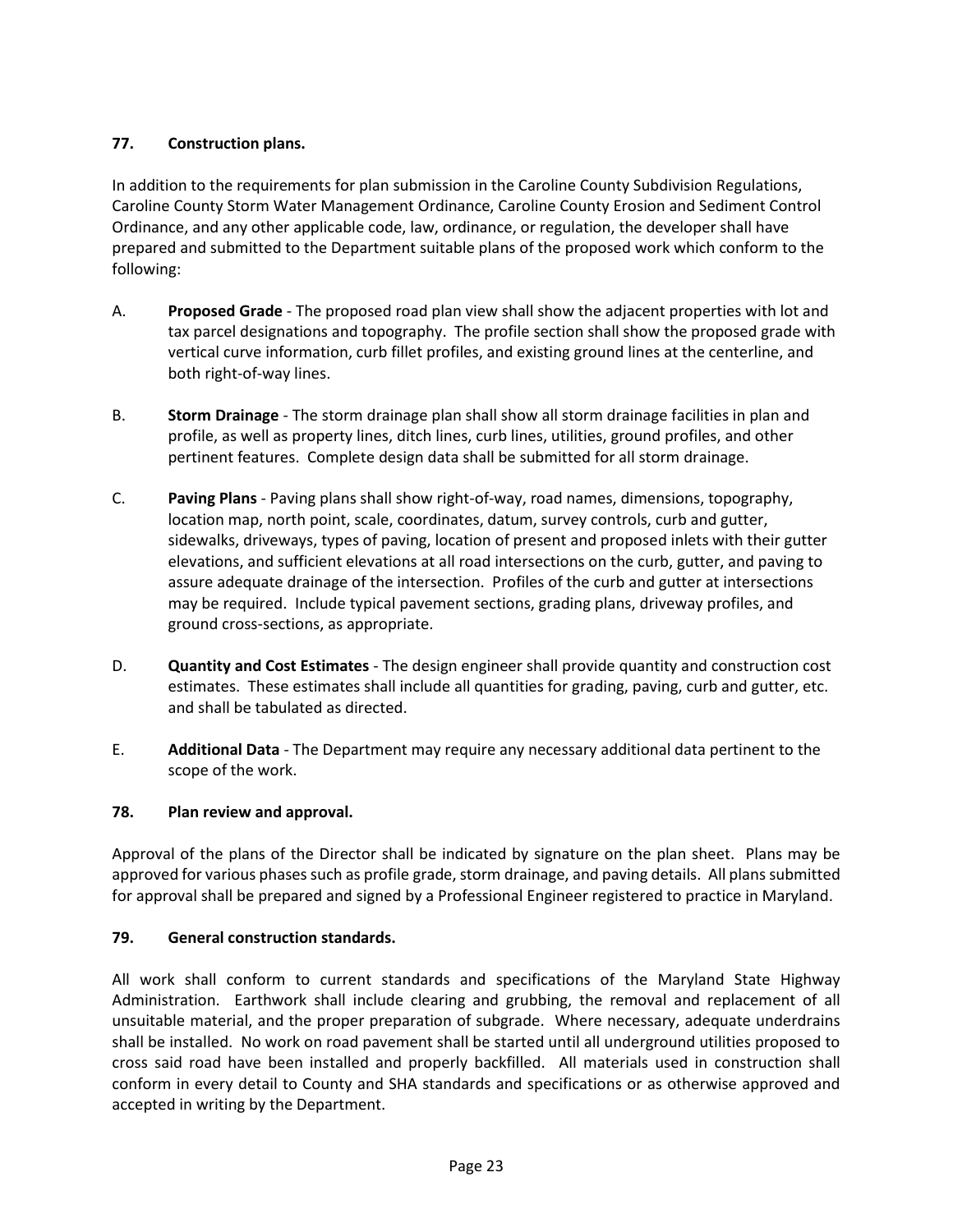# **80. Maintenance of traffic and safety.**

The developer shall be responsible for the maintenance of vehicular and pedestrian traffic on the road, and shall provide materials, labor and equipment as necessary to properly maintain traffic. Excavations or other hazards shall be properly barricaded at all times and lighted at night and proper connections shall be made to drives and walks at occupied residences. The developer is required to keep the road shaped up by blading, as necessary, and to correct muddy or soft subgrade by placing temporary gravel or stone. The developer is responsible for plowing snow sufficiently to maintain access to inhabited residences or other facilities until the road is formally accepted by the County Commissioners. It shall be the responsibility of the developer to remove any dirt and debris deposited on any county road as a result of the construction activity.

# **ARTICLE XV Inspections**

### **81. Inspections.**

All construction work or improvements approved or permitted under this Manual shall be subject to inspection by the Department. The Department shall conduct inspections according to the following schedule:

- A. Pre-construction, before any work begins.
- B. Upon completion of sub-grade preparation and before placing bank run gravel or base material. (Notify Department 72 hours in advance).
- C. Upon completion of the base, and before placing surface or pavement. (Notify Department 72 hours in advance).
- D. As surface or pavement is being applied.
- E. As drainage work progresses.
- F. Prior to placing any cast-in-place concrete. (Notify Department 72 hours in advance).
- G. Upon final completion.
- H. At the end of the extended bond duration period (see Section 6.3.c).

### **82. Notice.**

It shall be the duty of the developer to keep the Department appraised of the progress of the work and notify the Department of the need for an inspection. The developer shall not undertake any work beyond until required inspections have been completed. The Department may order that any work done without an inspection be removed and redone at the developer's sole expense.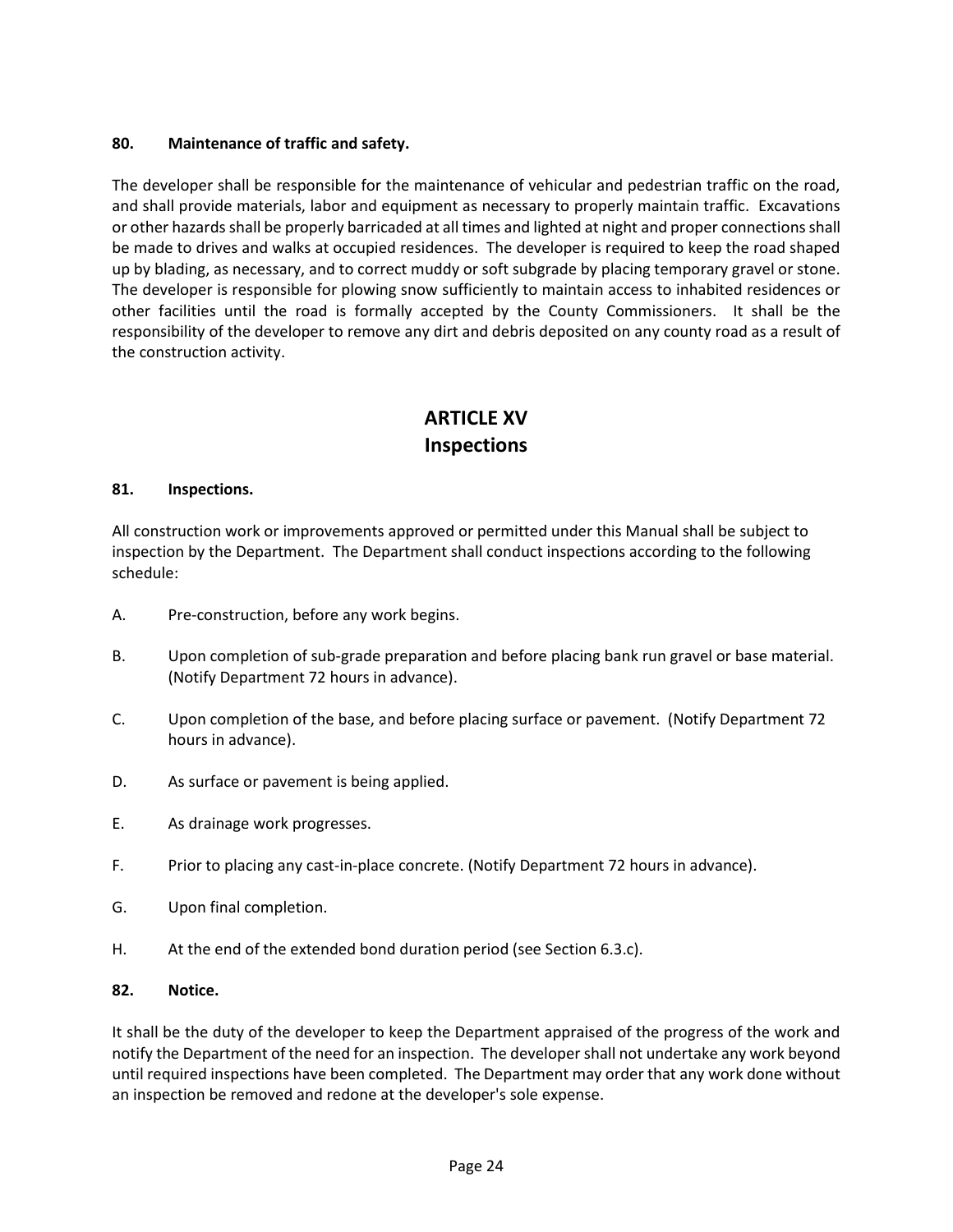# **83. Testing**

The Director may conduct any tests deemed necessary to ensure that the work complies with the standards, specifications, plans, and any conditions of the permit or approval. Such tests may include but are not limited to compaction tests, material tests, sample work, slump tests, etc. The Department may order tests by an independent testing laboratory, the costs of which shall be billed directly to the developer.

# **ARTICLE XVI Approval and Acceptance**

# **84. Final Approval and Acceptance**

The Department shall have the authority to approve or reject all work under this Manual. When the Department is satisfied that the work has been completed in accordance with the plans, specifications, and permit, the Department shall certify this to the County Commissioners. Actual acceptance into the County roads system for perpetual maintenance shall be only by Resolution of the County Commissioners in each individual case.

### **85. Partial Approval**

Final approval of a part of the work may be approved by the Department only upon a finding of extenuating circumstances. However, the full amount of the bonds shall remain in effect for the entire work until expiration of the extended term of the bond for all of the work. All of the work, regardless of when the partial approval is granted, shall be subject to corrective action by the developer until expiration of the extended bond duration period for all parts of the work.

In the event of a partial approval of work which includes a road, the County Commissioners shall not accept any part of the roads into the County roads system for perpetual maintenance until all of the roads in the work have been certified for acceptance by the Department.

### **86. As-Built Drawings**

After final approval but prior to final acceptance, two (2) complete sets of as-built drawings shall be professionally prepared and delivered to the Department; with one set of plans being in electronic format acceptable to County specifications and the other in paper form. No bonds shall be released until the asbuilt drawings are received by the Department.